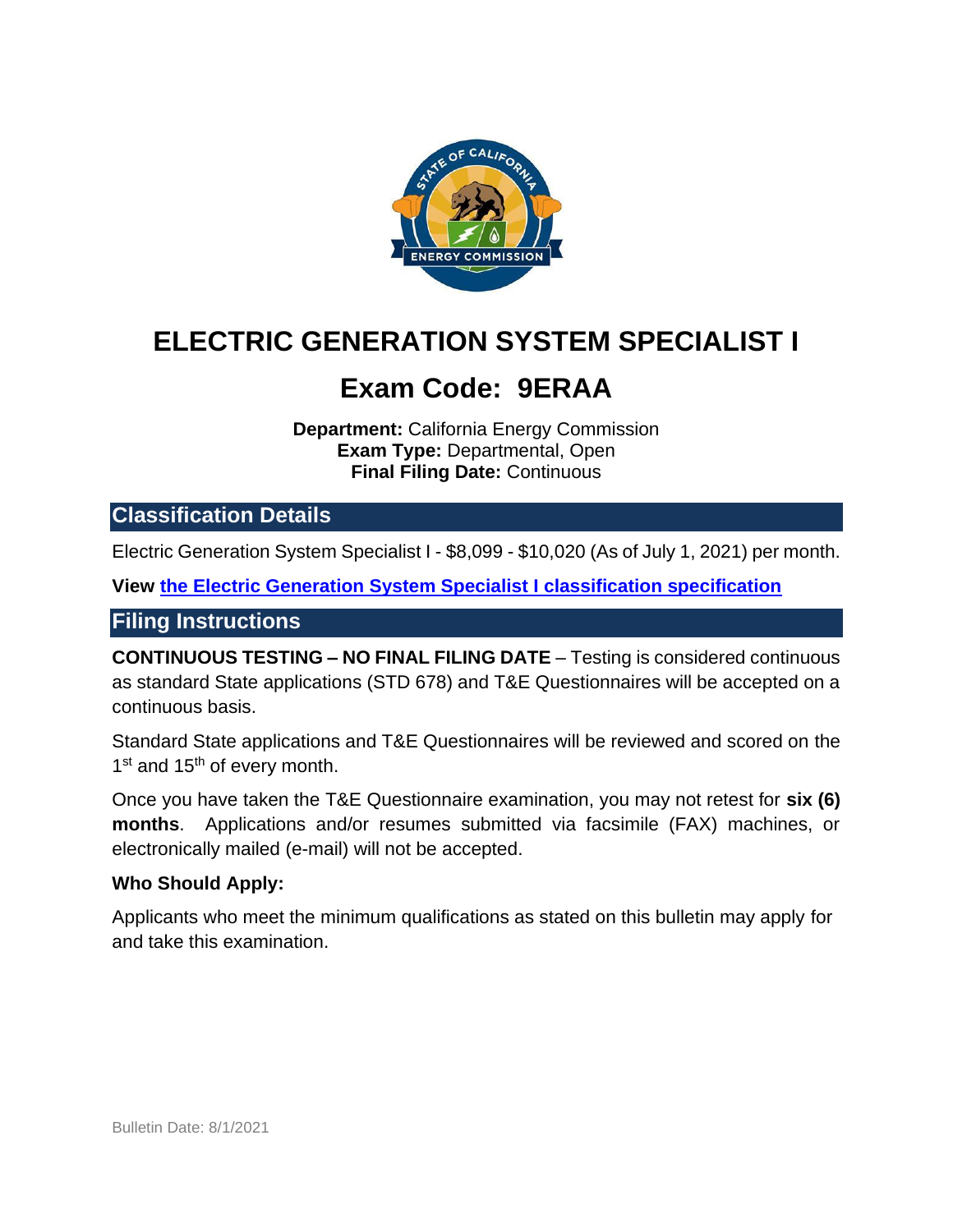#### **How To Apply:**

A mandatory T&E Questionnaire must be completed and submitted with a [Standard State](http://jobs.ca.gov/pdf/std678.pdf)  [application \(STD 678\).](http://jobs.ca.gov/pdf/std678.pdf) Applications received without the T&E Questionnaire or vice versa will not be accepted. Resumes will not be accepted in lieu of a STD 678.

The T&E questionnaire is located at the end of this bulletin.

#### **FILE BY MAIL OR IN PERSON\* AT:**

California Energy Commission Selection Services Office 715 P Street MS #52 Sacramento, CA 95814

\*If you are dropping off your examination documents in person, please place your documents in an envelope and label the envelope with the mailing address above.

#### **FILE ELECTRONICALLY:**

You may submit your Standard State Application (STD 678) and completed Training & Experience (T&E) examination to [SelectionsOffice@energy.ca.gov](mailto:SelectionsOffice@energy.ca.gov) 

Please do not submit the forms with your social security number due to security reasons. Both documents require a signature (original or electronic) in order to be accepted. By submitting your signed application and examination documents to the email above, you are certifying the information is true and correct and you are the one completing and submitting the documents.

Indicate the Examination Code and Classification(s) on your Examination/Employment Application (STD 678).

In order to expedite the application review process, when completing the standard State application make sure to provide a full description of duties performed.

#### **DO NOT SEND T&E QUESTIONNAIRE AND STANDARD STATE APPLICATION TO THE CALIFORNIA DEPARTMENT OF HUMAN RESOURCES.**

### **Special Testing Arrangements**

If you have a disability and need special testing arrangements, mark question #10 on the standard State application (STD 678) and submit an [Accommodation Request \(STD 679\).](https://jobs.ca.gov/pdf/STD679.pdf)

You will be contacted to make specific arrangements.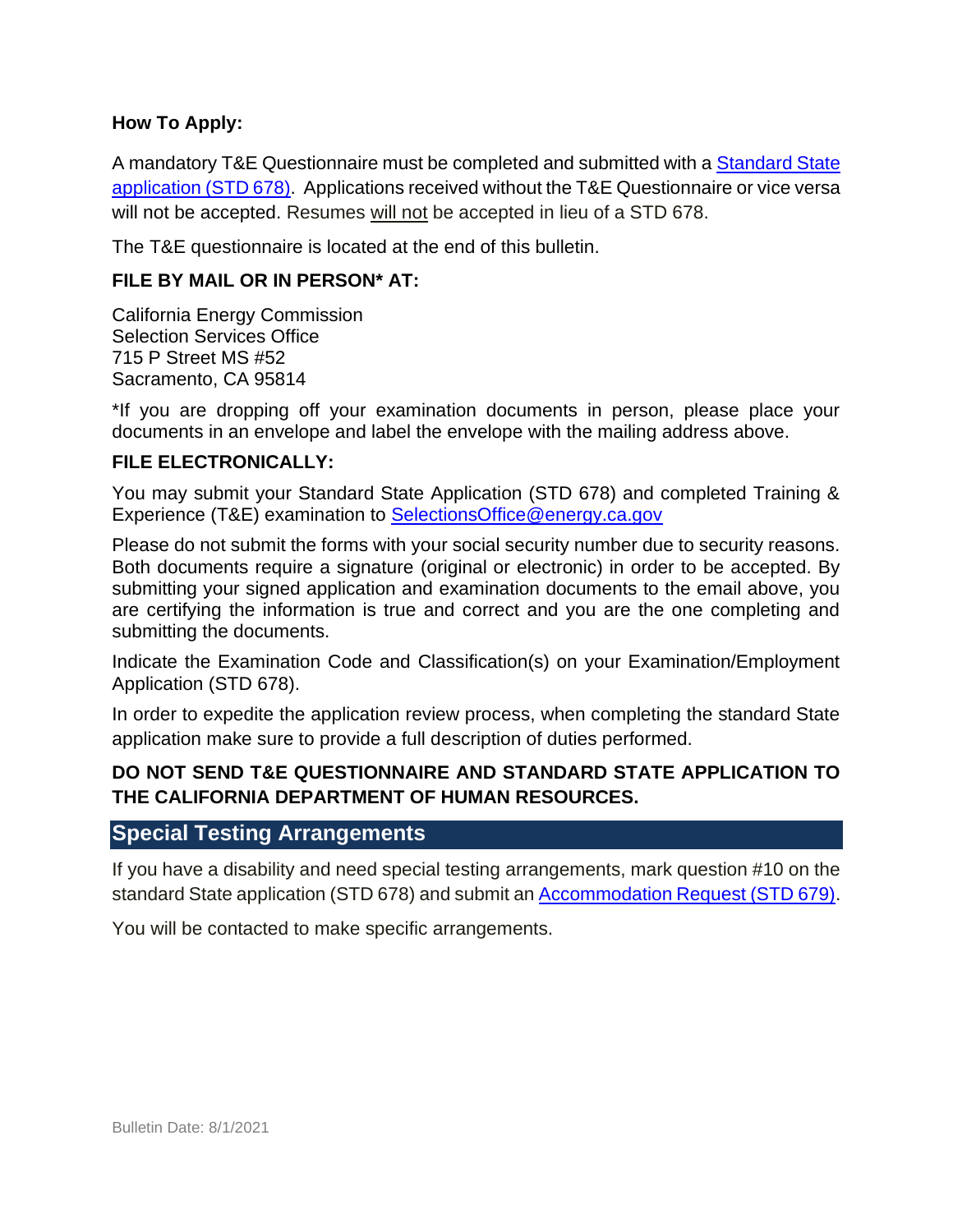### **Contact Information**

If you have any questions concerning this examination bulletin, including provision of reasonable accommodation for this testing process, please contact:

California Energy Commission Selection Services Office 715 P Street MS #52 Sacramento, CA 95814 Phone: (916) 653-6532 Email: [SelectionsOffice@Energy.ca.gov](mailto:SelectionsOffice@Energy.ca.gov) 

California Relay Service: 1-800-735-2929 (TTY), 1-800-735-2922 (Voice)

TTY is a Telecommunications Device for the Deaf, and is reachable only from phones equipped with a TTY Device.

### **Requirements for Admittance into the Examination**

It is your responsibility to make sure you meet the education and/or experience requirements stated below when submitting your T&E Questionnaire and standard State application. Your signature on your application indicates you have read, understood and possess the basic qualifications required. **All applications must include: "to" and "from" dates (month/day/year); time base (full-time/part-time/number of hours per week/month); and civil service class titles where applicable. Applications received without this information will be rejected.** 

#### **Examination Scope**

**TRAINING AND EXPERIENCE QUESTIONNAIRE – WEIGHTED 100%.** The examination will consist solely of a Training and Experience (T&E) Questionnaire. To obtain a position on the eligible list, a minimum score of 70% must be obtained.

Once you have taken the T&E Questionnaire examination, you may not retest for **six (6) months.** 

**Veteran's Preference points will be granted in this examination.**

**Career Credits will not be accepted in this examination.** 

Questions in the T&E Questionnaire are designed to test broad knowledge of the topic under consideration and candidates should be prepared to respond to a wide variety of issues, both technical and procedural.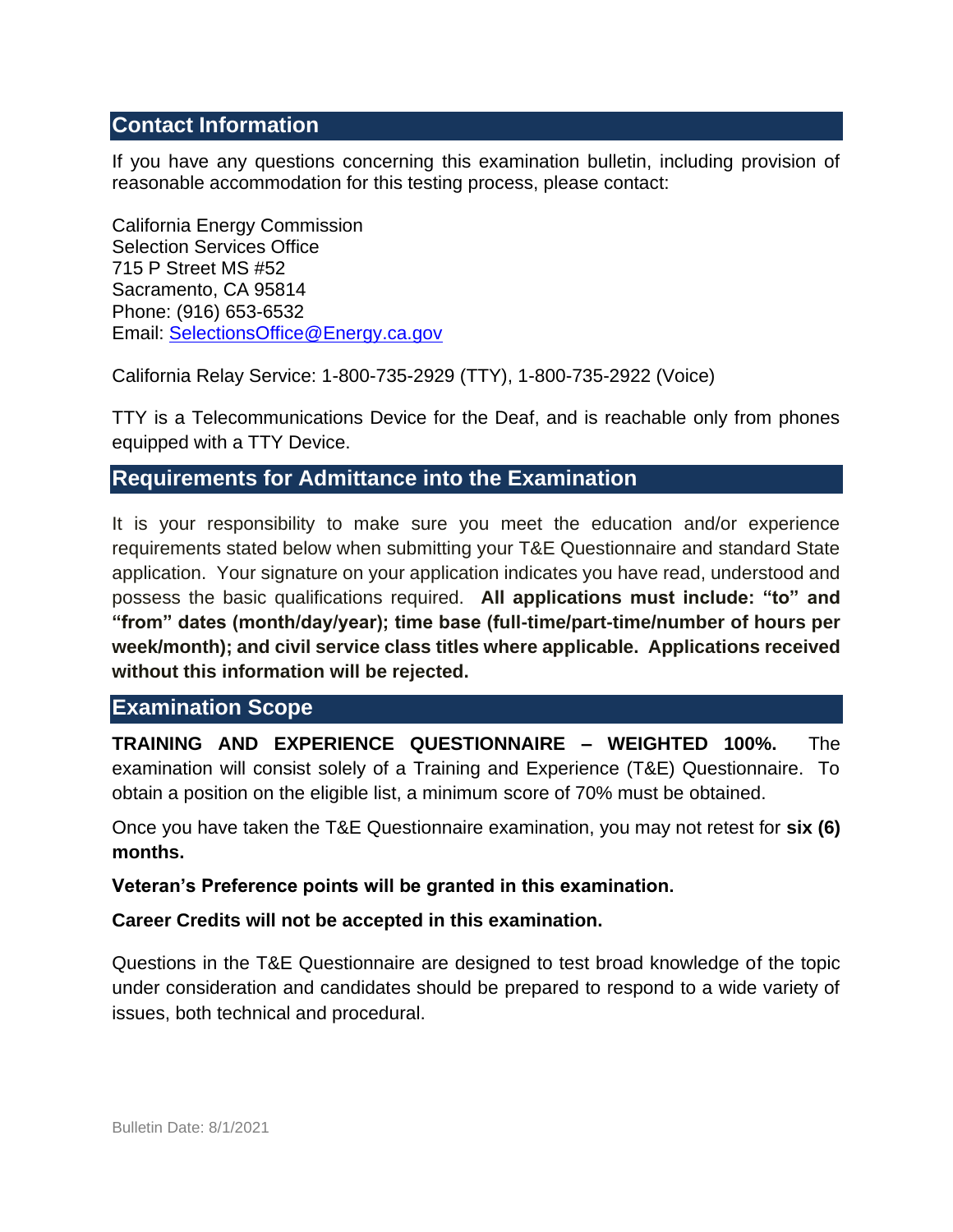# **Preparing for the Examination**

Here is a list of suggested resources to have available prior to taking the exam.

**Employment History:** Employment dates, job titles, organization names and addresses, names of supervisors or persons who can verify your job responsibilities, and phone numbers of persons listed above.

**Education:** School names and addresses, degrees earned, dates attended, courses taken (verifiable on a transcript), persons or office who can verify education, and phone numbers of persons or offices listed above.

**Training:** Class titles, certifications received, names of persons who can verify your training, and phone numbers of persons listed above.

# **Minimum Qualifications**

All applicants must meet the education and/or experience requirements as stated on this exam bulletin to be accepted into the examination. Part-time or full-time jobs, regardless of whether paid or volunteer positions, and inside or outside California state service will count toward experience.

Experience applicable to one of the following patterns may be combined on a proportional basis with experience applicable to the other pattern to meet the total experience requirement. Please note: When combining patterns all experience converts to the largest experience requirement.

#### **All Levels:**

The following education is required when non-California state service experience is used to qualify at any level:

Education: Equivalent to graduation from college. (Additional experience may be substituted for the required education on year-for-year basis.)

#### **Pattern I**

At least one year in the California state service performing electric generation energyrelated duties in a class with a level of responsibility equivalent to that of Energy Analyst, Range C. (Applicants who have completed six months of service performing the duties as specified above will be admitted to the examination but they must satisfactorily complete one year of the experience before they can be eligible for appointment.)

#### **OR**

#### **Pattern II**

Experience: Three years of progressively responsible technical professional experience in electric generation system planning, design, evaluation, or operation, including two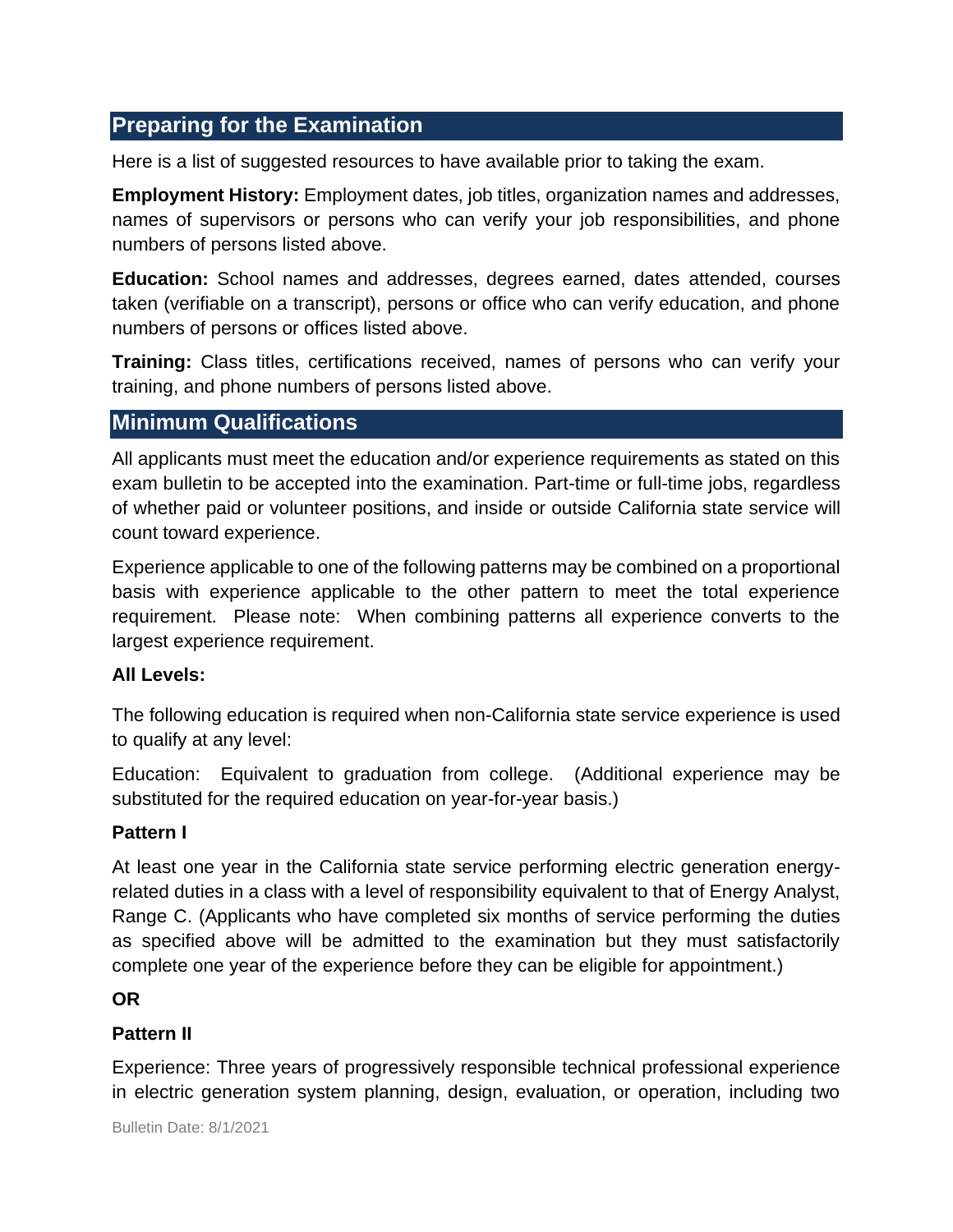years of experience above the trainee level. (A Master's Degree in Engineering, Environmental Sciences, Mathematics, Economics, Computer Science, or other closely related field, may be substituted for one year of the required experience.) Individuals with two different recognized graduate degrees (each of which constitutes a full degree program in one of the areas shown above) may substitute this achievement for two years of experience. (Experience in the California state service applied toward this pattern must include at least one year performing the duties of an Energy Analyst in a class with a level of responsibility equivalent to that of Energy Analyst, Range C.)

# **The Position**

This is the full journeyperson level. Incumbents perform responsible, varied and complex technical and analytical work in the field of electric generation system planning and regulation. Incumbents may act as team leaders or coordinate the efforts of representatives of various governmental agencies on larger projects.

#### **Positions exist in Sacramento with the California Energy Commission.**

# **Knowledge and Abilities**

#### **A. Knowledge of:**

- 1. California Public Resources Code pertaining to energy conservation and development.
- 2. Design and operation of existing electrical generating facilities (nuclear, coal, oil, combustion, and hydro), advanced electrical generating technologies.
- 3. Generation expansion modeling techniques and approaches.
- 4. System planning and operation.
- 5. Power system economics alternative generation technologies and environmental consequences of generation facility construction and operation.
- 6. Environmental and economic aspects of various fuel types.
- 7. Departmental and State of California affirmative action and upward mobility programs and goals.

#### **B. Ability to:**

- 1. Evaluate alternative generation methods.
- 2. Develop viable resource plans and supply mix strategies.
- 3. Analyze environmental and economic impacts.
- 4. Evaluate utility proposed resource plans for compatibility with electrical demand forecast.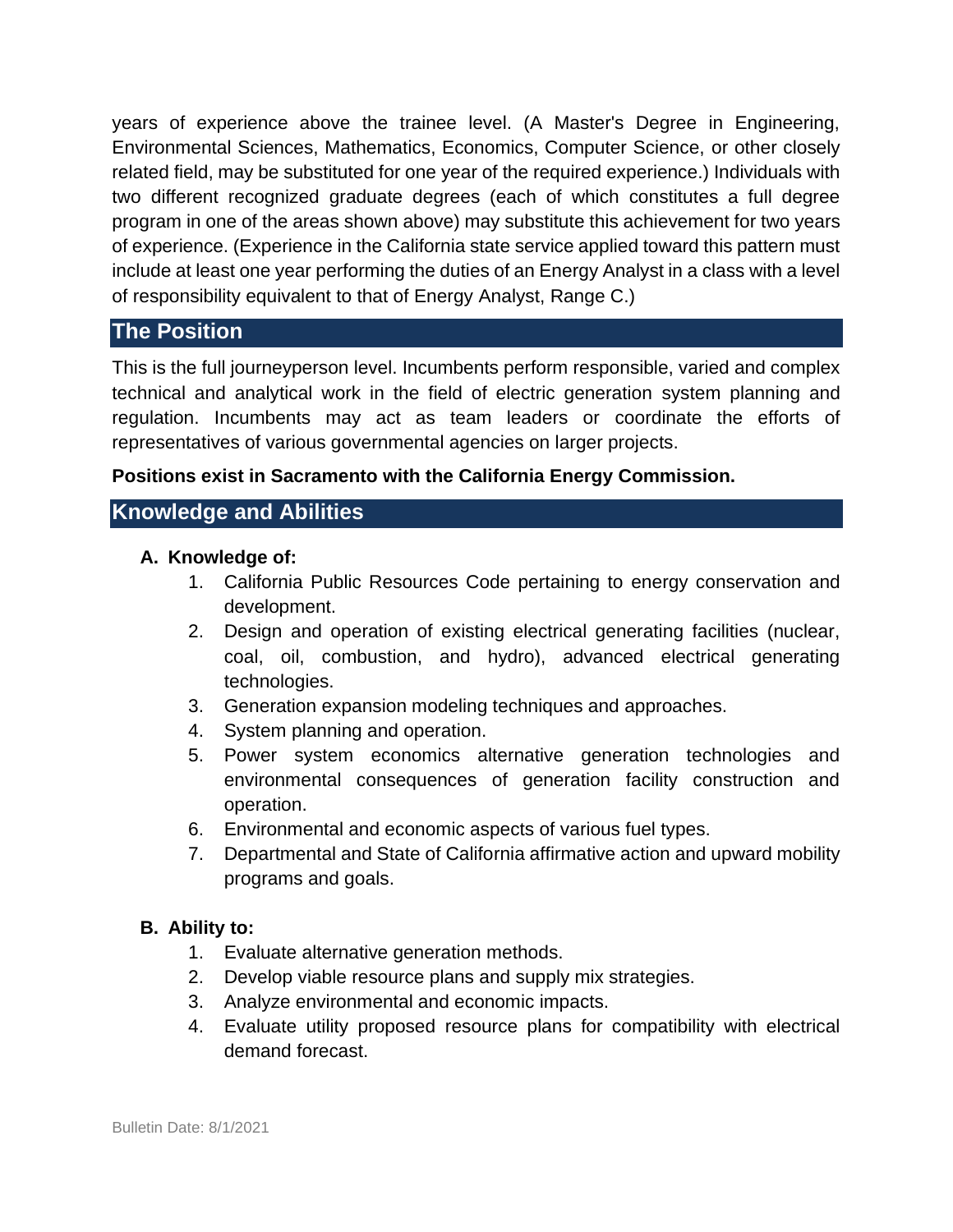- 5. Design and use mathematical modeling techniques for use in generation system planning.
- 6. Develop and present oral and written testimony in resource planning and environmental impacts.
- 7. Analyze energy and electricity data and develop technical information both orally and in writing.
- 8. Consult with and advise Office Managers, Division Administrators and Commissioners on a wide variety of electric generation system planning subject-matter areas.
- 9. Coordinate the work of others.
- 10. Act as a team or conference leader.

### **Eligible List Information**

A departmental open, merged eligible list will be established for the California Energy Commission. This examination will be administered on a continuous basis. The names of successful competitors will be merged onto the eligible list in order of final scores regardless of test dates. Eligibility expires 12 months after it is established.

# **Equal Opportunity Employer**

The State of California is an equal opportunity employer to all, regardless of age, ancestry, color, disability (mental and physical), exercising the right of family care and medical leave, gender, gender expression, gender identity, genetic information, marital status, medical condition, military or veteran status, national origin, political affiliation, race, religious creed, sex (includes pregnancy, childbirth, breastfeeding, and related medical conditions), and sexual orientation.

# **Drug-Free Statement**

It is an objective of the State of California to achieve a drug-free State work place. Any applicant for State employment will be expected to behave in accordance with this objective, because the use of illegal drugs is inconsistent with the law of the State, the rules governing civil service, and the special trust placed in public servants.

# **General Information**

Examination and/or Employment Application (STD 678) forms are available at the California Department of Human Resources, local offices of the Employment Development Department, and through your **[CalCareer Account.](http://www.jobs.ca.gov/)**

If you meet the requirements stated on this examination bulletin, you may take this examination, which is competitive. Possession of the entrance requirements does not assure a place on the eligible list. Your performance in the examination described in this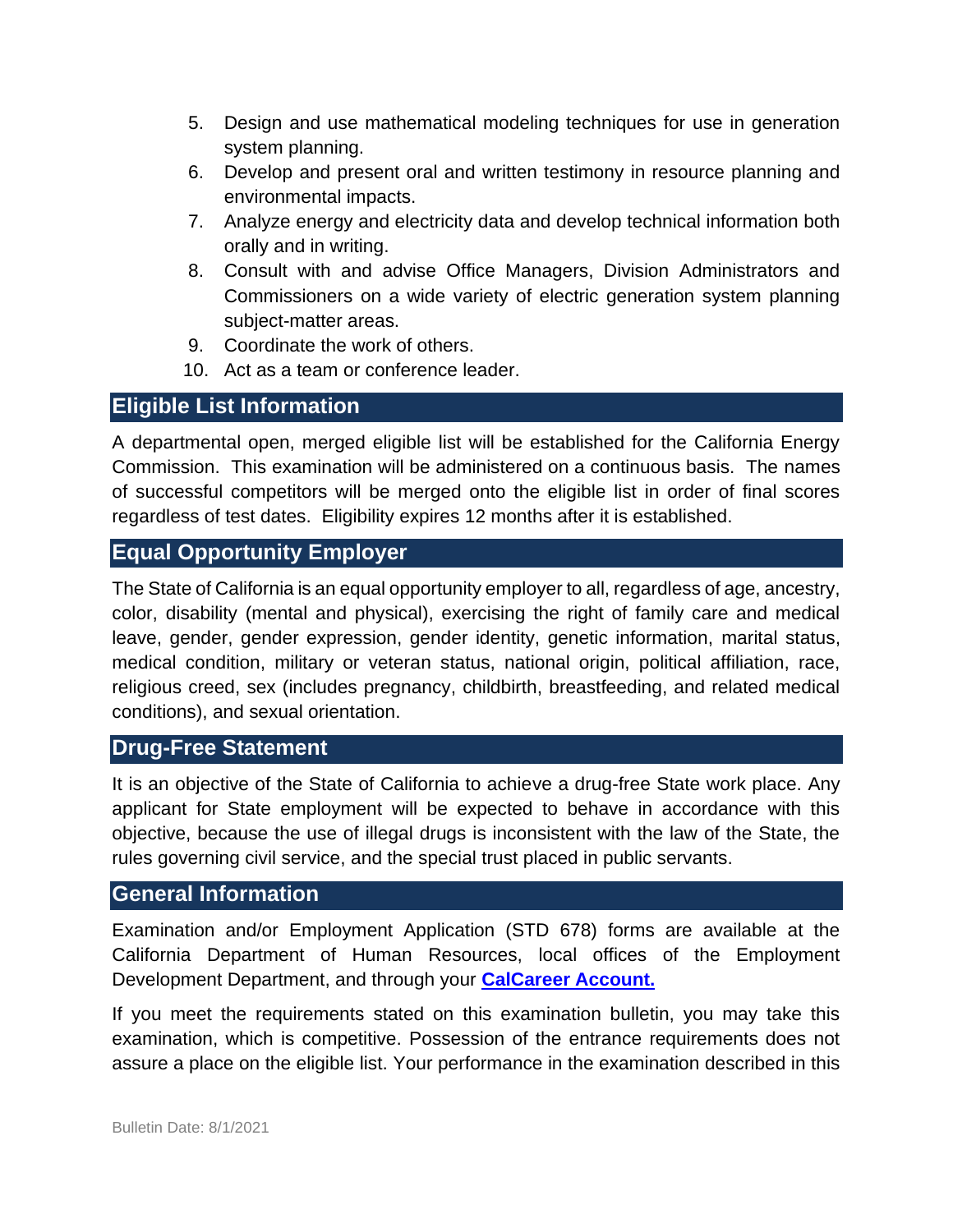bulletin will be rated against a predetermined job-related rating, and all applicants who pass will be ranked according to their score.

The California Energy Commission reserves the right to revise the examination plan to better meet the needs of the service, if the circumstances under which this examination was planned change. Such revision will be in accordance with civil service laws and rules and all applicants will be notified.

**General Qualifications:** Applicants must possess essential personal qualifications including integrity, initiative, dependability, good judgement, the ability to work cooperatively with others, and a state of health consistent with the ability to perform the assigned duties of the class. A medical examination may be required. In open examinations, investigation may be made of employment records and personal history and fingerprinting may be required.

**Eligible Lists:** Eligible lists established by competitive examination, regardless of date, must be used in the following order: 1) sub-divisional promotional, 2) departmental promotional, 3) multi-departmental promotional, 4) servicewide promotional, 5) departmental open, 6) open. When there are two lists of the same kind, the older must be used first. Eligible lists will expire in one to four years unless otherwise stated on the bulletin.

High School Equivalence: Equivalence to completion of the 12<sup>th</sup> grade may be demonstrated in any one of the following ways: 1) passing the General Education Development (GED) Test; 2) completion of 12 semester units of college-level work; 3) certification form the State Department of Education, a local school board, or high school authorities that the competitor is considered to have education equivalent to graduation from high school; or 4) for clerical and accounting classes, substitution of business college work in place of high school on a year-for-year basis.

**Veteran's Preference:** California law allows the granting of Veteran's Preference to any veteran, widow, or widower of a veteran, or spouse of a 100% disabled veteran who achieves a passing score in any Open examination to be ranked in the top rank of the resulting eligibility list. Directions to apply for Veteran's Preference are on the Veteran's Preference Application [\(CalHR 1093\)](https://www.calhr.ca.gov/Documents/CalHR-1093.pdf) which is available from Department of Human Resources at jobs.ca.gov/CalHRPublic/Landing/Jobs/VeteransInformation.aspx and the California Department of Veterans Affairs at [www.calvet.ca.gov/home.](http://www.calvet.ca.gov/home) Veteran's Preference is not granted once a person achieves permanent civil service status.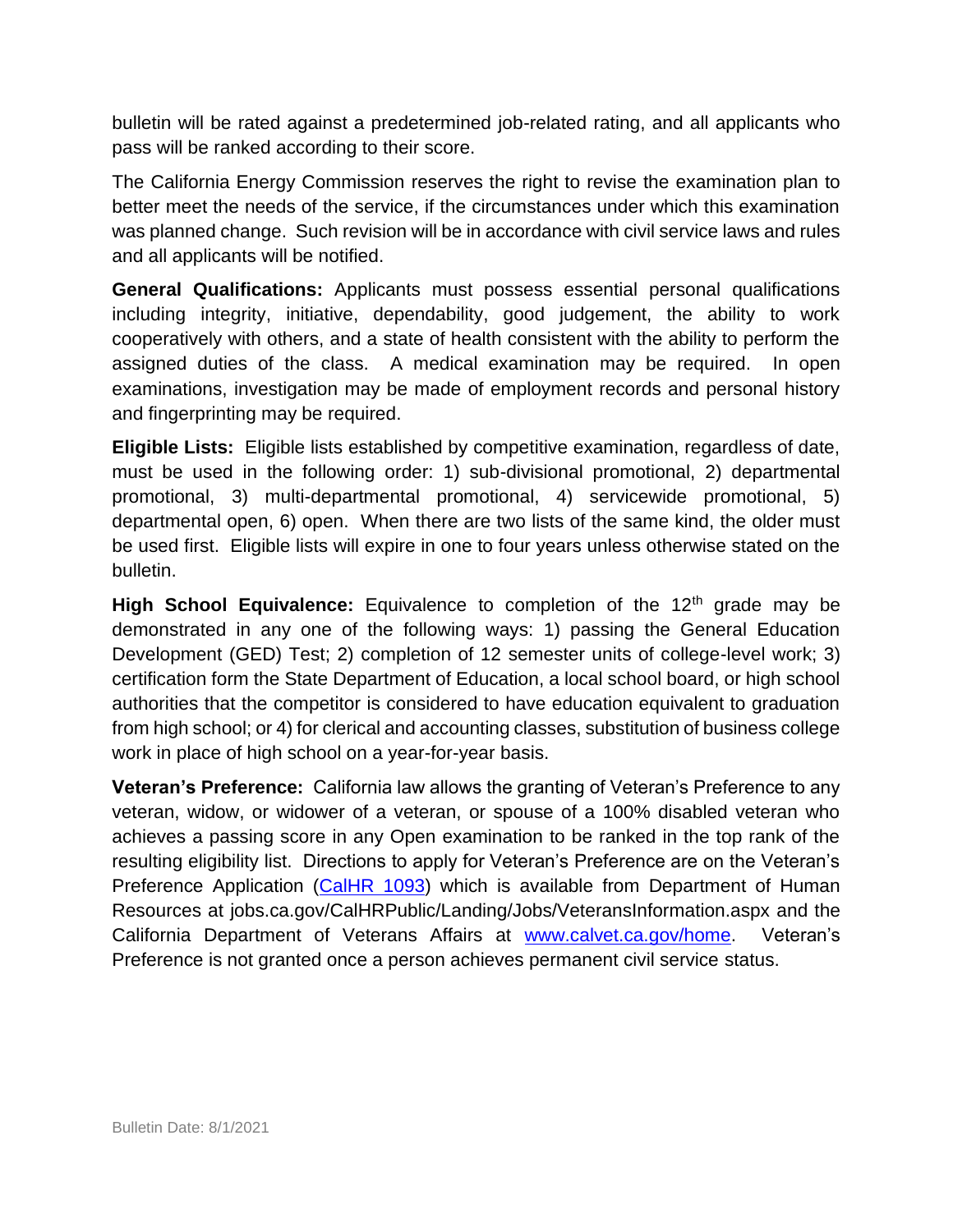

# **ELECTRIC GENERATION SYSTEM SPECIALIST I**

# **TRAINING AND EXPERIENCE EXAMINATION**

# **HOW TO COMPLETE YOUR TRAINING & EXPERIENCE EXAMINATION:**

- Read the instructions on the Training & Experience Examination carefully before you begin.
- Please note that your overall score will be determined solely by the information you provide on this Training & Experience Examination Information on your application will not be used to determine your final score.
- Please utilize the checklist below to complete the (2) two sections in the examination.

#### **Section 1: Task Ratings**

- **EXPERIENCE/EDUCATION**: Using the Experience/Education Scale, select the option that corresponds with the total number of years you have performed the item.
- **FREQUENCY**: Using the Frequency Scale, select the option that corresponds with the number of times you have performed the item.

#### **Section 2: Knowledge, Skills, and Abilities (KSAs) Ratings**

**EXPERIENCE/EDUCATION:** Using the Experience/Education Scale, select the option corresponds with the total number of years you have applied the item.

#### **Signature**

• Failure to include an original signature on page 3 of the examination may result in disqualification.

**Note: This examination was reformatted in order to be compliant with the Americans with Disabilities Act (ADA) in March 2020. The items on this examination are the same as the previous version**.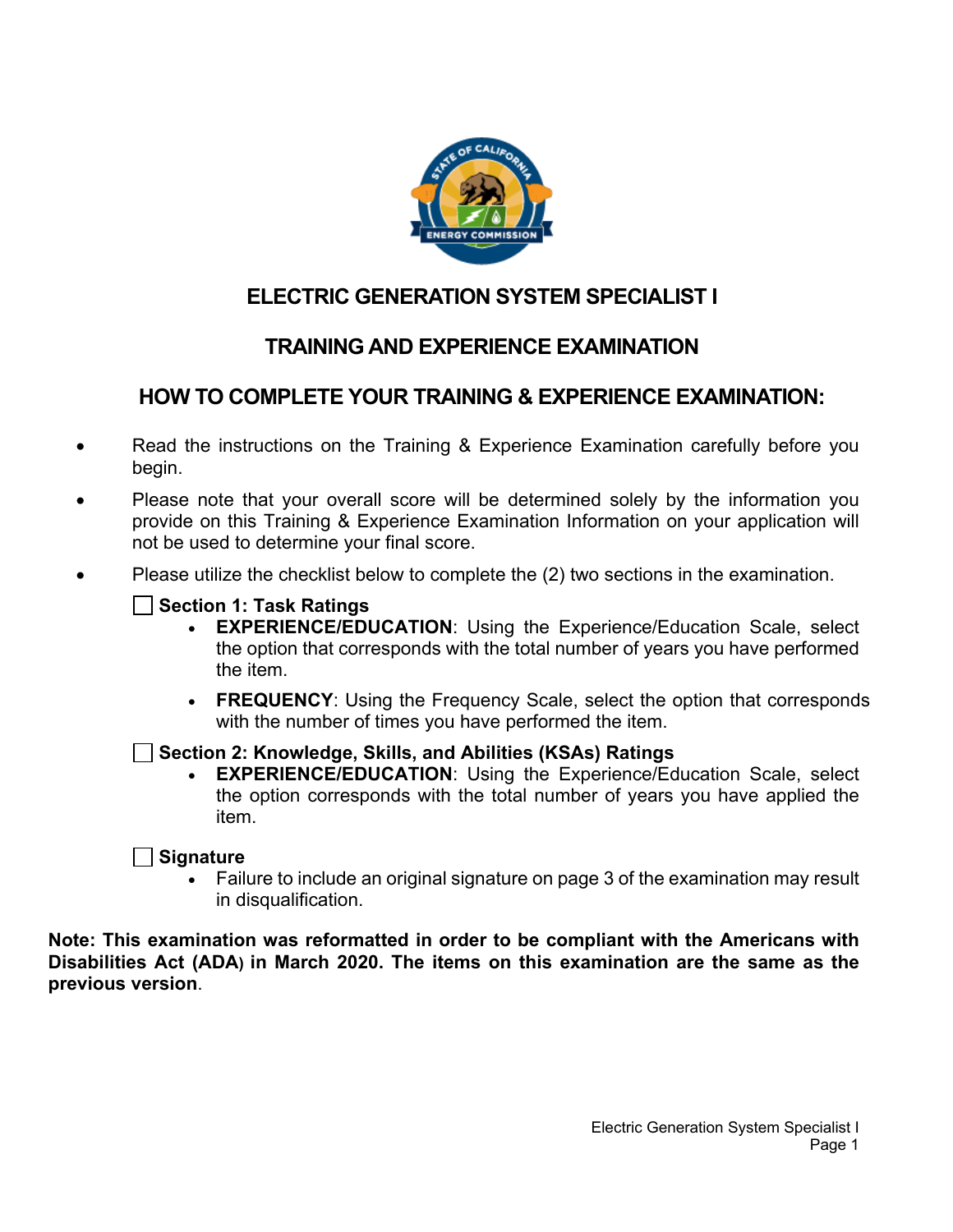Please submit your completed Training & Experience Examination, along with a State Application (STD. 678) as follows:

#### **Mail or hand deliver to:**

California Energy Commission Selection Services Office 715 P Street MS #52 Sacramento, CA 95814 (916) 653-6532

\*If you are dropping off your examination documents in person, please place your documents in an envelope and label the envelope with the mailing address above.

#### **File Electronically:**

You may submit your Standard State Application (STD 678) and completed Training & Experience (T&E) examination to SelectionsOffice@energy.ca.gov

Please do not submit the forms with your social security number due to security reasons. Both documents require a signature (original or electronic) in order to be accepted. By submitting your signed application and examination documents to the email above, you are certifying the information is true and correct and you are the one completing and submitting the documents.

#### **Read instructions carefully**

The California civil service selection system is merit-based and eligibility for appointment is established through a formal examination process. The Electric Generation System Specialist I examination consists of a Training & Experience Examination used to evaluate your education, training, and experience. The eligible list resulting from this examination process will be used by the California Energy Commission to fill their existing positions.

### **This Training & Experience Examination will account for 100% of the weight of your examination for this classification. Therefore, please be sure to follow the instructions carefully.**

| Social Security Number (Do not submit via e-mail): _____________________________ |  |
|----------------------------------------------------------------------------------|--|
|                                                                                  |  |
|                                                                                  |  |
|                                                                                  |  |
| Cellular Phone Number: University of the Cellular Phone Number:                  |  |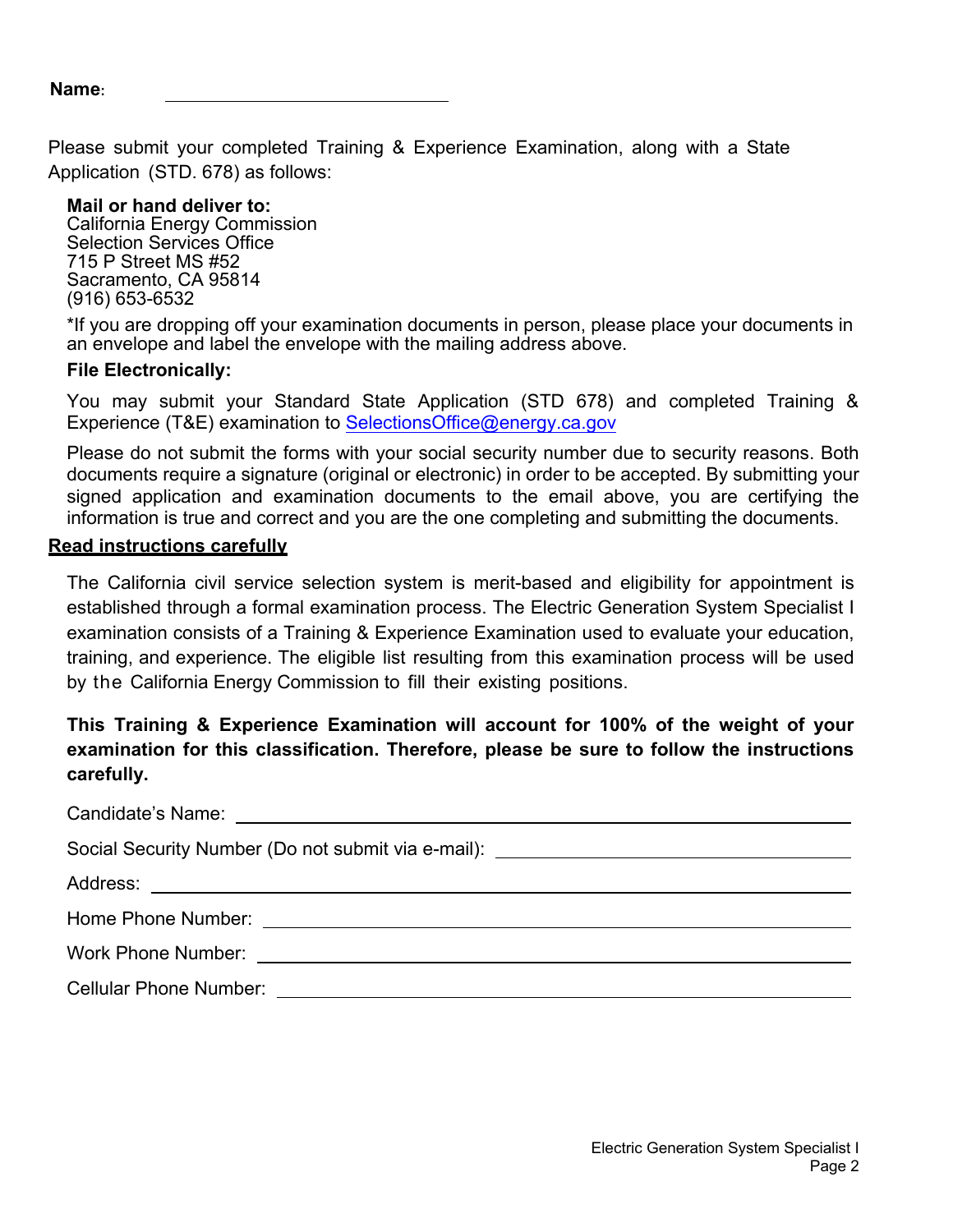# **CERTIFICATION – IMPORTANT – PLEASE READ CAREFULLY BEFORE SIGNING – if not signed, this examination may be disqualified.**

Before a final score is determined, your responses to exam questions will be verified. An exams manager or personnel staff member may contact the individuals or educational institutions you have provided to confirm job dates, experience, duties, achievements, and/or possession of knowledge, skills, and abilities. Failure to provide adequate employment and/or education information may result in a low score or disqualification from this examination.

If it is determined at any time that you have made any false or inaccurate representations in any of the information you have provided on this examination, you may be disqualified from this process, removed from the certification list(s), suffer a loss of State employment, and/or suffer a loss of the right to compete in any future State of California hiring processes. You are solely responsible for the accuracy of the responses provided.

This warning has been provided to protect your rights as a job candidate as well as the rights of the department. Be advised that you are expected to answer truthfully and accurately.

**I certify and understand that all statements I have made in this examination are true and complete to the best of my knowledge and contains no willful misrepresentation of falsifications. Failure to include original signature may result in disqualification.**

**Signature** 

**Date**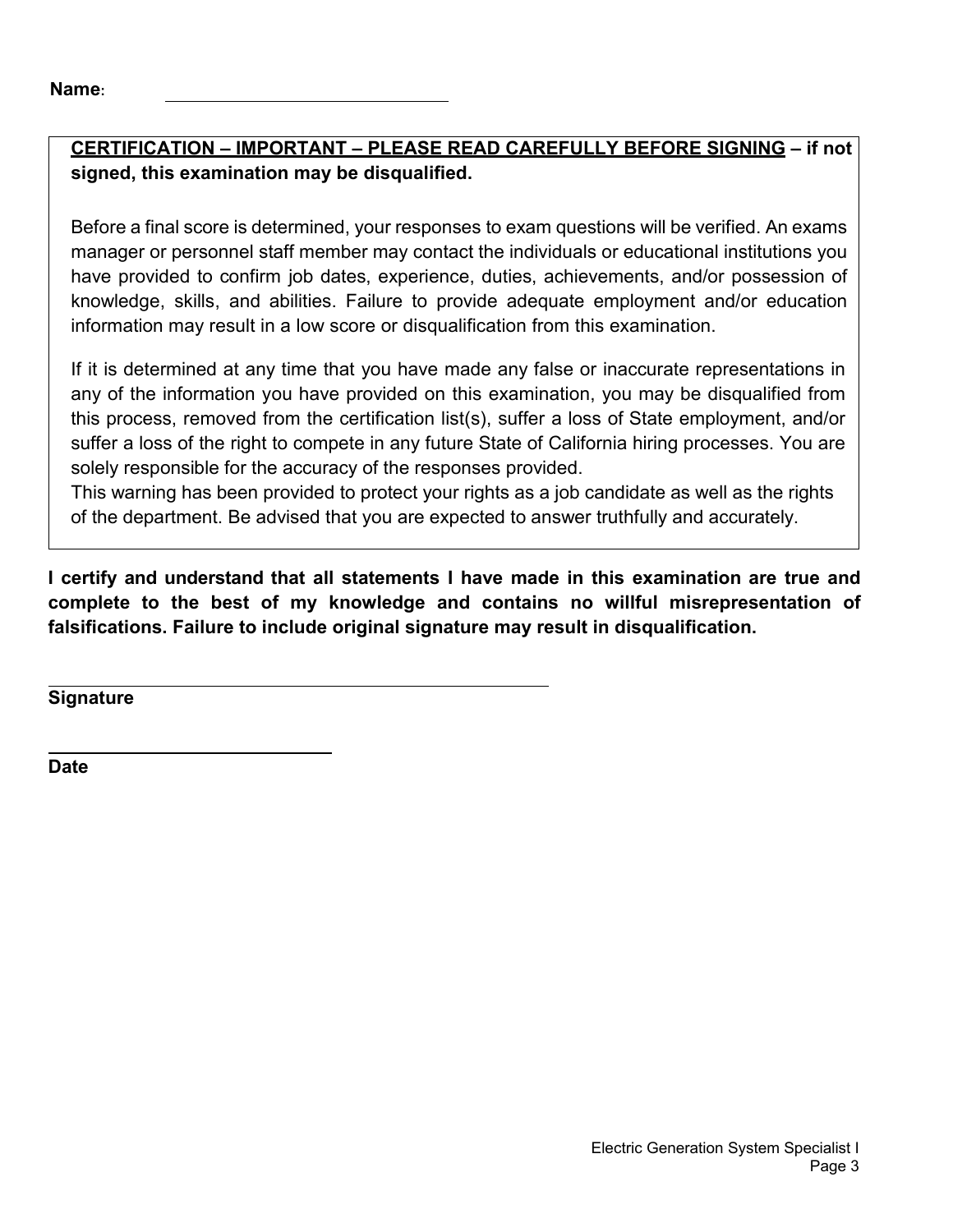#### **MINIMUM QUALIFICATIONS**

**Each candidate must meet the minimum qualifications on his/her application by the date it is received. If not, the candidate's application in the examination process will be rejected and his/her Training and Experience Examination will not be scored. Please ensure that your State Application (STD. 678) clearly indicates your education, experience, and licensure information reflective of the minimum qualifications for this examination process as stated below:**

The following education is required when non-California state service experience is used to qualify at any level.

Equivalent to graduation from college. Additional experience may be substituted for the required education on a year-for-year basis.

#### **Either I**

At least one year in the California state service performing electric generation energy-related duties in a class with a level of responsibility equivalent to that of Energy Analyst, Range C. (Applicants who have completed six months of service performing the duties as specified above will be admitted to the examination but they must satisfactorily complete one year of the experience before they can be eligible for appointment.)

#### **Or II**

Experience: Three years of progressively responsible technical professional experience in electric generation system planning, design, evaluation, or operation, including two years of experience above the trainee level. (A Master's Degree in Engineering, Environmental Sciences, Mathematics, Economics, Computer Science, or other closely related field, may be substituted for one year of the required experience.) Individuals with two different recognized graduate degrees (each of which constitutes a full degree program in one of the areas shown above) may substitute this achievement for two years of experience.

(Experience in the California state service applied toward this pattern must include at least one year performing the duties of an Energy Analyst in a class with a level of responsibility equivalent to that of Energy Analyst, Range C.)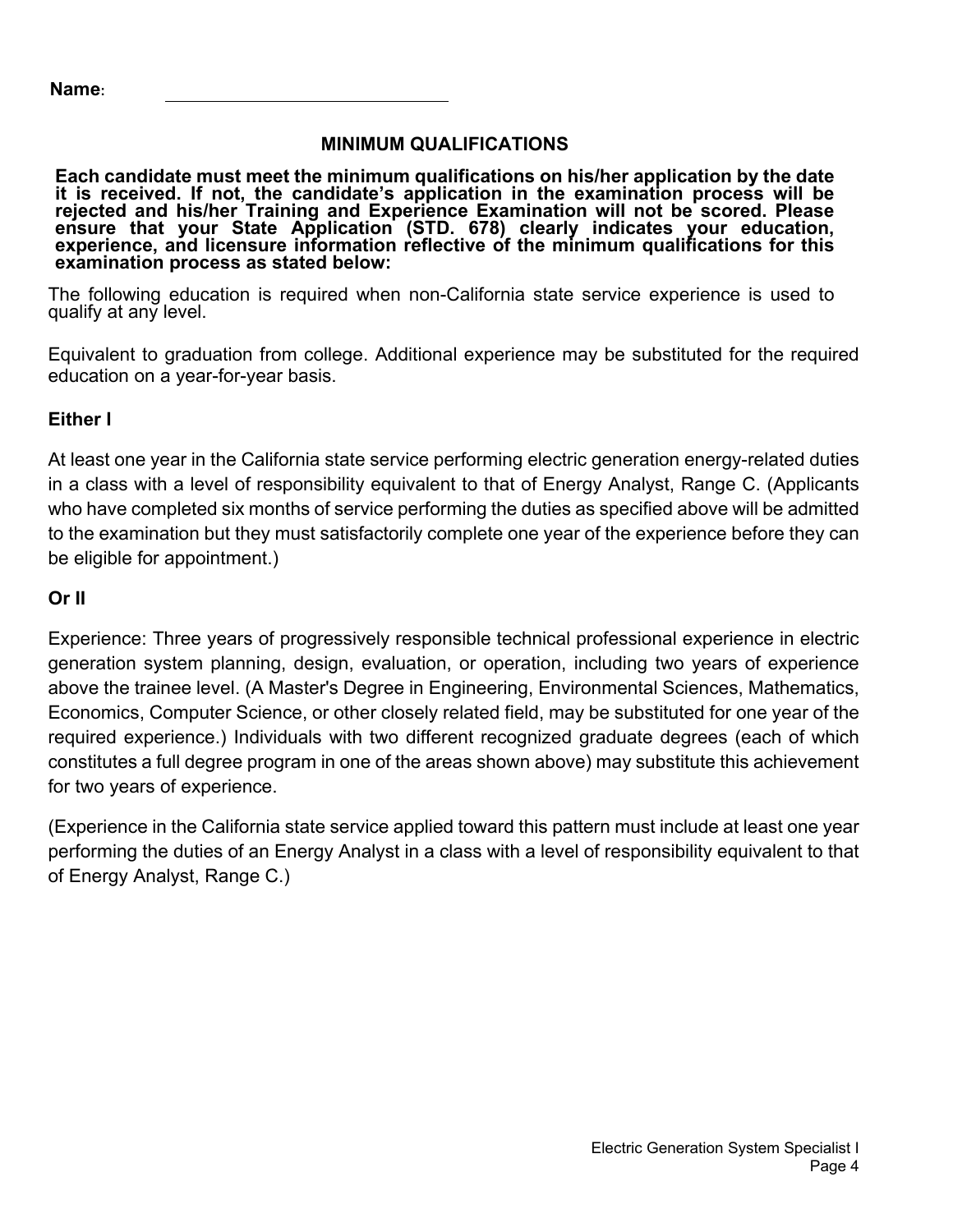# **Section 1: Task Rating**

Respond to each of the following items by indicating how the statement applies to you. Please reference any paid and/or unpaid experience (e.g., employment, training, education, volunteer work, etc.).You are required to respond to every question with **one** selected answer. Questions marked with more than one answer or left blank will be marked incorrect.

- **1.) Provide information and supporting data to management, policy makers, stakeholders, and/or the public to be included in official reports on energy-related issues.**
	- **1a.) Which of the following BEST describes how many years of experience/training/education you have performing the above task? (Choose one)**
		- $\Box$  A. More than five years
		- $\Box$  B. More than three years and up to five years
		- $\exists$  C. More than one year and up to three years
		- $\Box$  D. More than six months and up to one year
		- $\Box$  E. Zero to six months

### **1b.) How many times have you performed the above task? (Choose one)**

- A. 10 or more times
- $\sqsupset$  B. 6-9 times
- $\sqcap$  C. 2-5 times
- D. At least 1 time
- $\Box$  E. I have never performed this task
- **2.) Prepare reports or sections of reports on energy-related issues to supply policy makers information needed to implement policy and/or assist in the development of policy documents (i.e., Integrated Energy Policy Report).** 
	- **2a.) Which of the following BEST describes how many years of experience/training/education you have performing the above task? (Choose one)** 
		- $\Box$  A. More than five years
		- $\Box$  B. More than three years and up to five years
		- $\Box$  C. More than one year and up to three years
		- $\Box$  D. More than six months and up to one year
		- $\Box$  E. Zero to six months

- $\Box$  A. 10 or more times
- B. 6-9 times
- C. 2-5 times
- D. At least 1 time
- $\Box$  E. I have never performed this task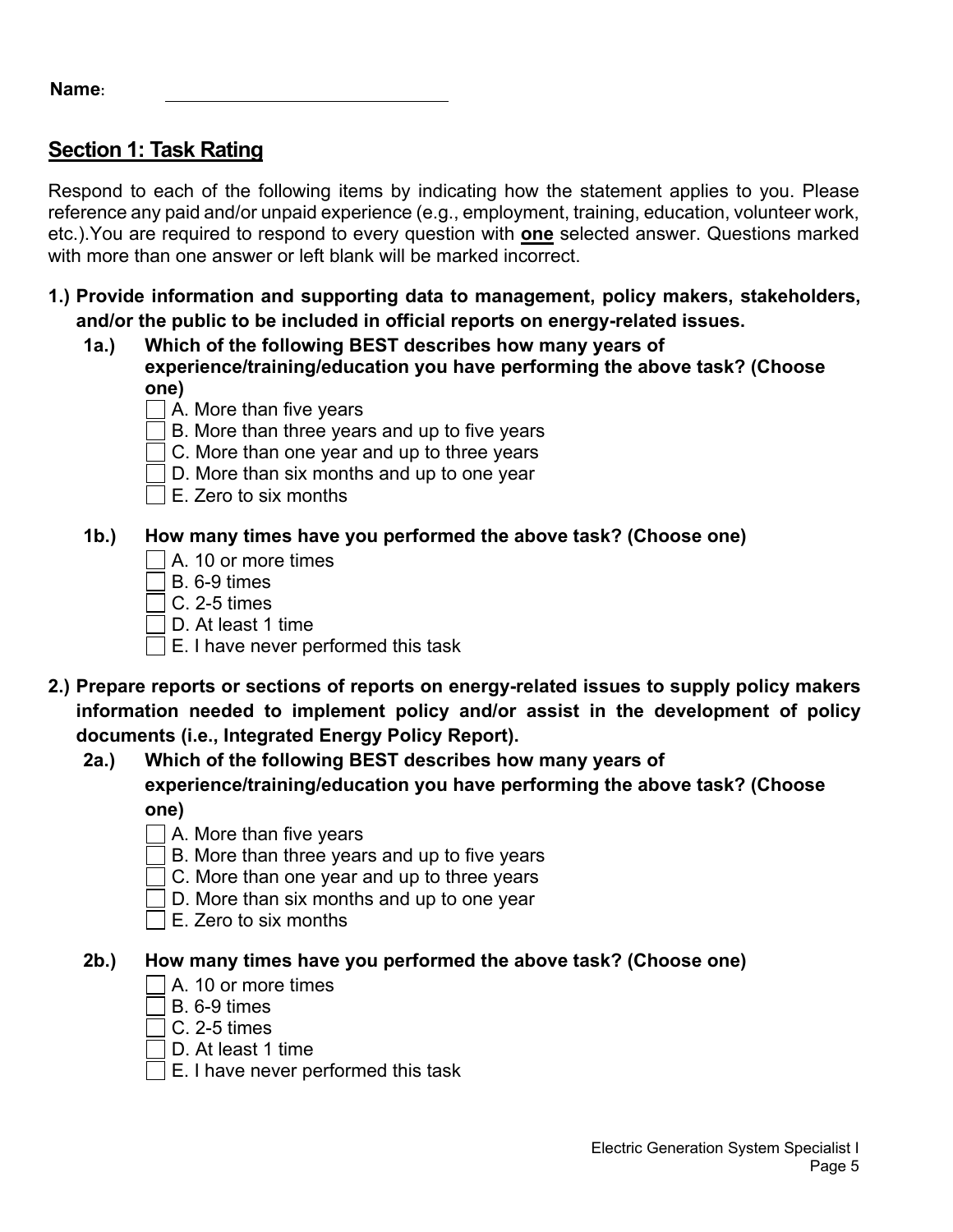| Name: |  |
|-------|--|
|-------|--|

- **3.) Draft memos for review and consideration by management and policy makers regarding energy-related issues to inform, request direction, or request approval of an action.**
	- **3a.) Which of the following BEST describes how many years of experience/training/education you have performing the above task? (Choose**

**one)** 

- $\Box$  A. More than five years
- $\exists$  B. More than three years and up to five years
- $\Box$  C. More than one year and up to three years
- D. More than six months and up to one year
- $\Box$  E. Zero to six months
- **3b.) How many times have you performed the above task? (Choose one)**
	- $\Box$  A. 10 or more times
	- $\Box$  B. 6-9 times
	- $\exists$  C. 2-5 times
	- D. At least 1 time
	- $\Box$  E. I have never performed this task
- **4.) Summarize workshops, reports, proceedings, and/or comments on energy-related issues.**

**4a.) Which of the following BEST describes how many years of experience/training/education you have performing the above task? (Choose**

**one)** 

- $\Box$  A. More than five years
- $\Box$  B. More than three years and up to five years
- $\Box$  C. More than one year and up to three years
- $\Box$  D. More than six months and up to one year
- $\square$  E. Zero to six months

- $\Box$  A. 10 or more times
- $\exists$  B 6-9 times
- $\overline{\phantom{a}}$  C. 2-5 times
- $\sqcap$  D. At least 1 time
- E. I have never performed this task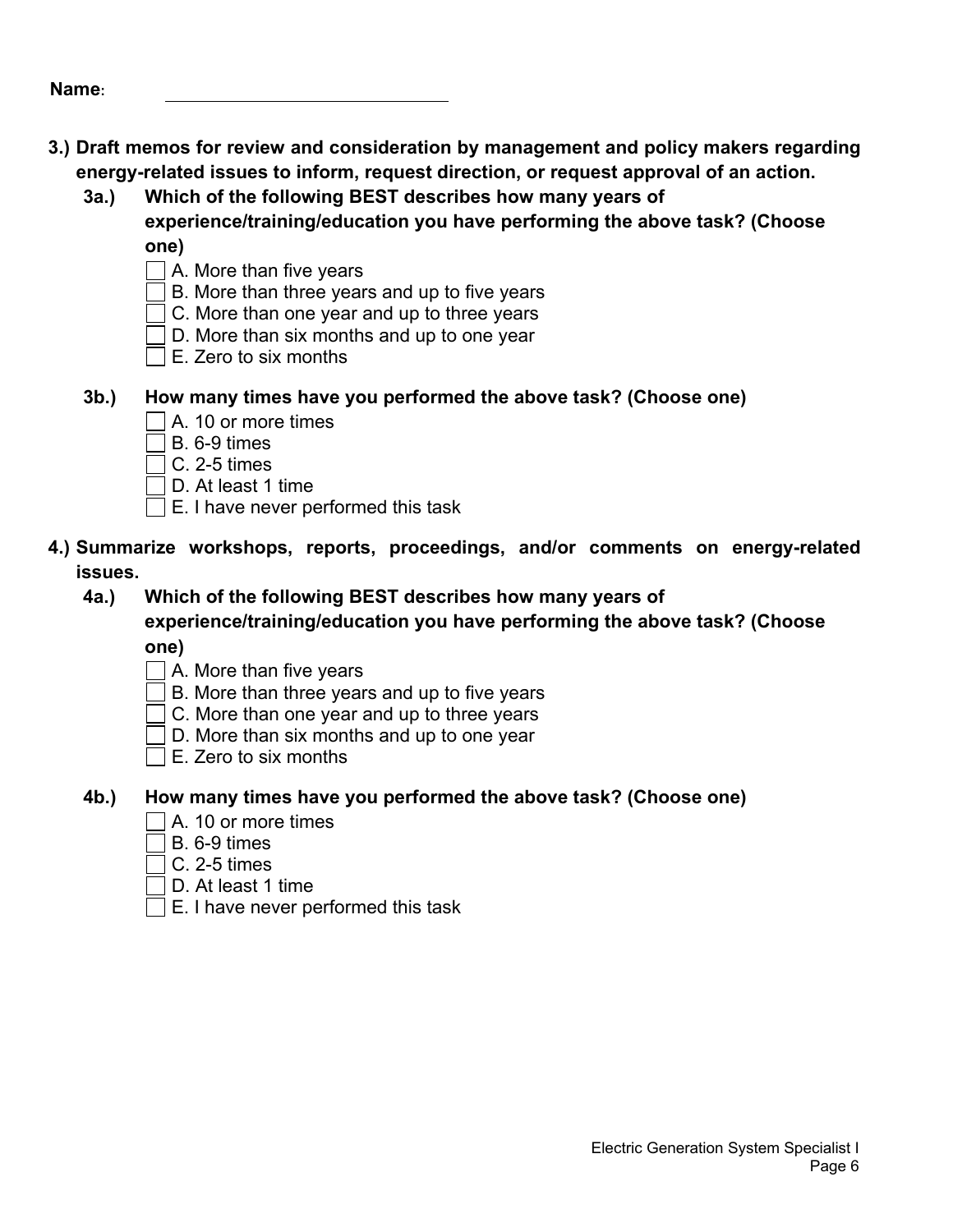### **5.) Engage with agencies on energy-related topics.**

**5a.) Which of the following BEST describes how many years of experience/training/education you have performing the above task? (Choose**

**one)** 

- $\Box$  A. More than five years
- $\overline{\phantom{a}}$  B. More than three years and up to five years
- $\Box$  C. More than one year and up to three years
- □ D. More than six months and up to one vear
- $\Box$  E. Zero to six months

#### **5b.) How many times have you performed the above task? (Choose one)**

- $\Box$  A. 10 or more times
- $\Box$  B. 6-9 times
- $\Box$  C. 2-5 times
- $\Box$  D. At least 1 time
- $\Box$  E. I have never performed this task

### **6.) Prepare and give presentations for staff and management on energy-related issues.**

**6a.) Which of the following BEST describes how many years of experience/training/education you have performing the above task? (Choose one)** 

- $\Box$  A. More than five years
- $\Box$  B. More than three vears and up to five vears
- $\Box$  C. More than one year and up to three years
- $\Box$  D. More than six months and up to one year
- $\Box$  E. Zero to six months

#### **6b.) How many times have you performed the above task? (Choose one)**

- $\Box$  A. 10 or more times
- $\Box$  B. 6-9 times
- $\exists$  C. 2-5 times
- $\Box$  D. At least 1 time
- $\Box$  E. I have never performed this task

#### **7.) Present materials for executive management decisions in a public setting or to external audiences.**

- **7a.) Which of the following BEST describes how many years of experience/training/education you have performing the above task? (Choose**
	- **one)**
	- $\Box$  A. More than five years
	- $\Box$  B. More than three years and up to five years
	- $\Box$  C. More than one year and up to three years
	- $\Box$  D. More than six months and up to one year
	- $\Box$  E. Zero to six months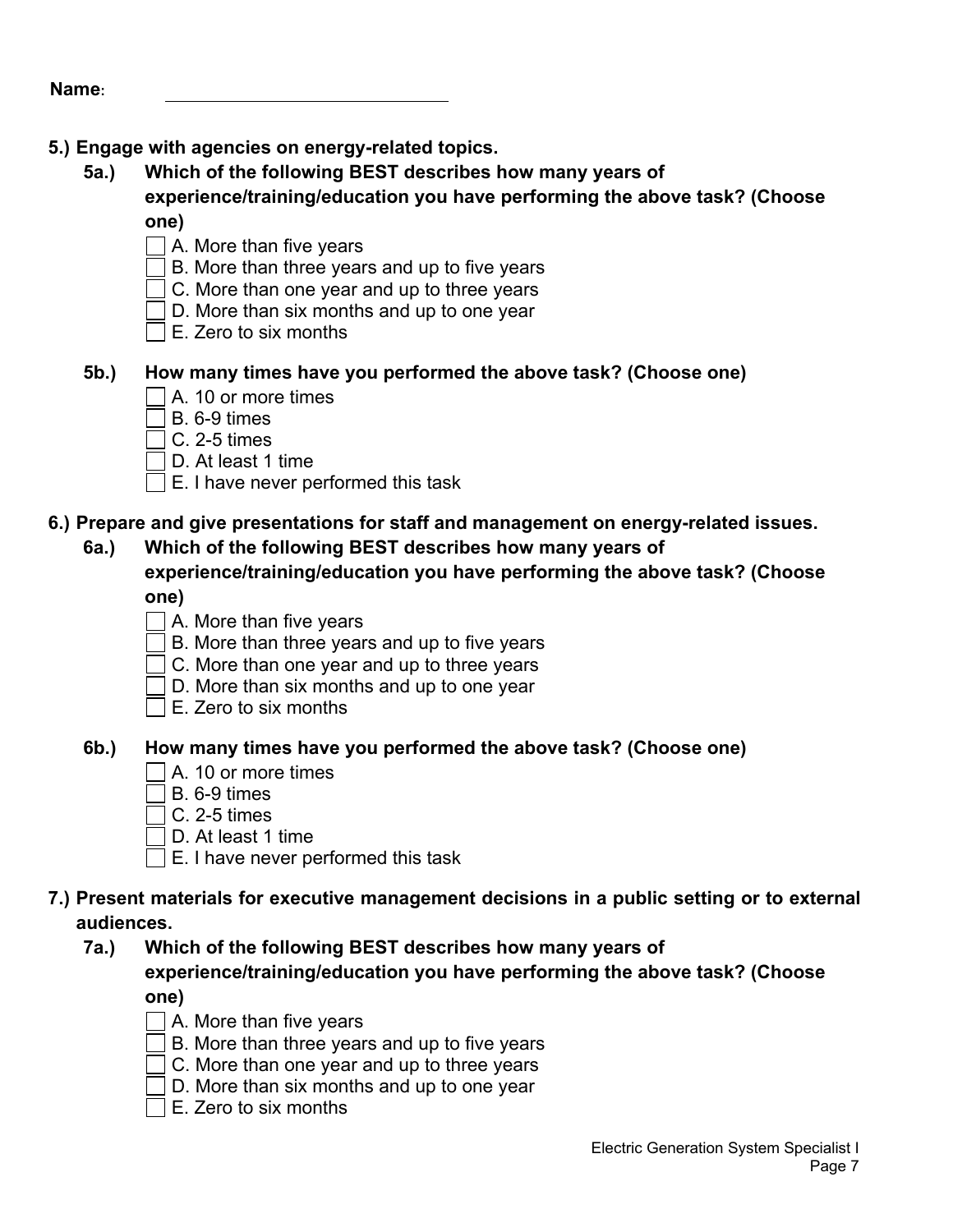### **7b.) How many times have you performed the above task? (Choose one)**

- $\Box$  A. 10 or more times
- B. 6-9 times
- $\overline{\phantom{a}}$  C. 2-5 times
- D. At least 1 time
- $\Box$  E. I have never performed this task

#### **8.) Participate in meetings and/or workshops on policies or programs.**

**8a.) Which of the following BEST describes how many years of experience/training/education you have performing the above task? (Choose one)** 

- $\Box$  A. More than five vears
- $\Box$  B. More than three years and up to five years
- $\Box$  C. More than one year and up to three years
- $\Box$  D. More than six months and up to one year
- $\square$  E. Zero to six months

### **8b.) How many times have you performed the above task? (Choose one)**

- A. 10 or more times
- $\exists$  B 6-9 times
- $\Box$  C. 2-5 times
- D. At least 1 time
- $\Box$  E. I have never performed this task
- **9.) Coordinate with stakeholders to evaluate modeling, analysis, programs, and/or procedures to identify any issues.** 
	- **9a.) Which of the following BEST describes how many years of experience/training/education you have performing the above task? (Choose one)** 
		- $\Box$  A. More than five years
		- $\Box$  B. More than three years and up to five years
		- $\Box$  C. More than one year and up to three years
		- D. More than six months and up to one year
		- $\square$  E. Zero to six months

- $\Box$  A. 10 or more times
- $\overline{\phantom{a}}$  B. 6-9 times
- C. 2-5 times
- D. At least 1 time
- $\Box$  E. I have never performed this task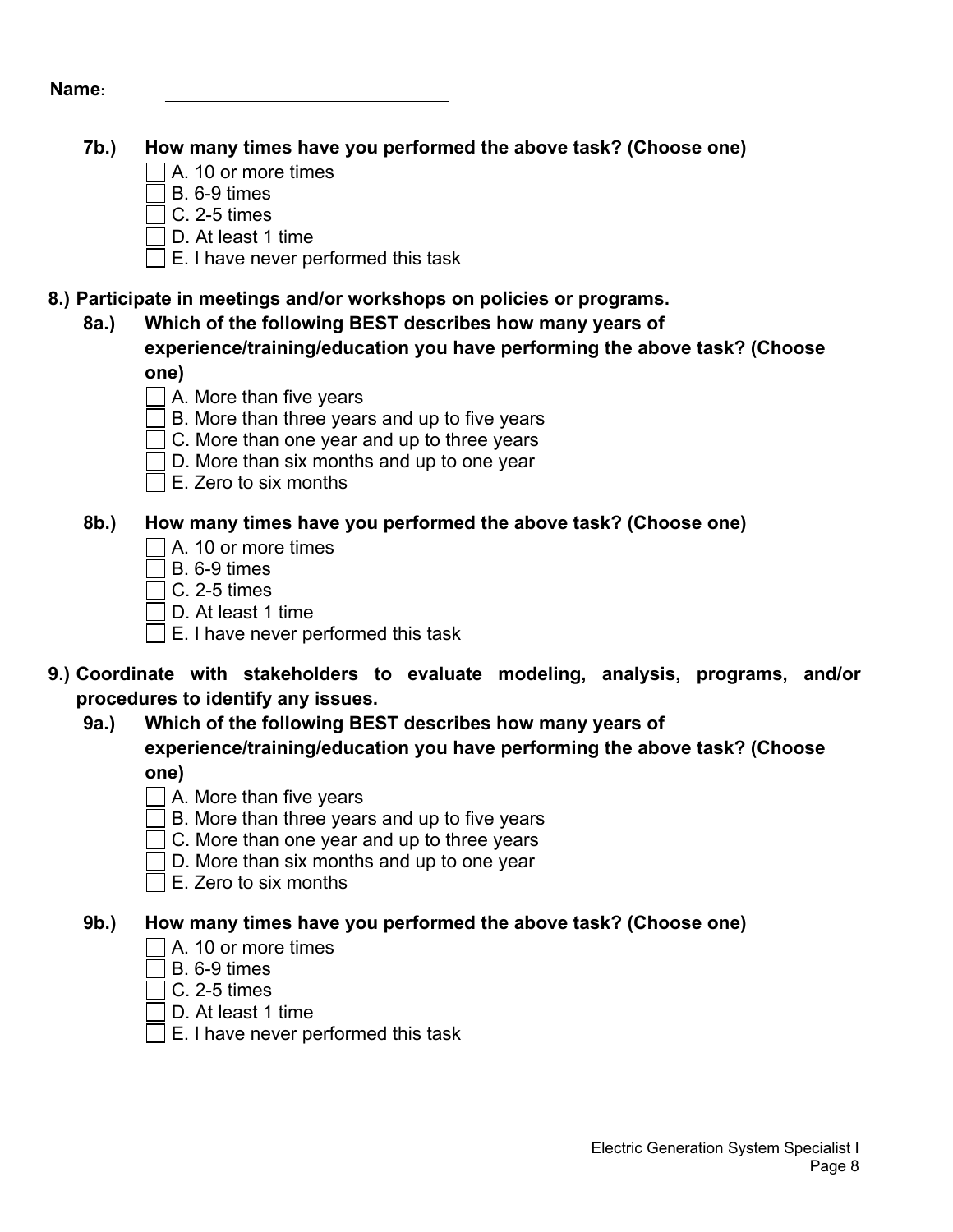- **10.) Communicate with others (e.g., staff management, stakeholders, the public, etc.) to provide or exchange information on a wide variety of energy-related topics.**
	- **10a.) Which of the following BEST describes how many years of** 
		- **experience/training/education you have performing the above task? (Choose one)** 
			- $\Box$  A. More than five years
			- $\exists$  B. More than three years and up to five years
			- $\Box$  C. More than one year and up to three years
			- D. More than six months and up to one year
			- $\Box$  E. Zero to six months
	- **10b.) How many times have you performed the above task? (Choose one)**
		- $\Box$  A. 10 or more times
		- $\sqsupset$  B. 6-9 times  $\sqcap$
		- $\top$ C. 2-5 times
		- D. At least 1 time
		- $\Box$  E. I have never performed this task
- **11.) Research and/or collect energy-related data to use in modeling, databases, and/or official reports.**
	- **11a.) Which of the following BEST describes how many years of experience/training/education you have performing the above task? (Choose**

**one)** 

- $\Box$  A. More than five years
- $\Box$  B. More than three years and up to five years
- $\Box$  C. More than one year and up to three years
- $\Box$  D. More than six months and up to one year
- $\square$  E. Zero to six months

- $\sqcap$  A. 10 or more times
- $\exists$  B. 6-9 times
- $\overline{\phantom{a}}$  C. 2-5 times
- $\sqcap$  D. At least 1 time.
- E. I have never performed this task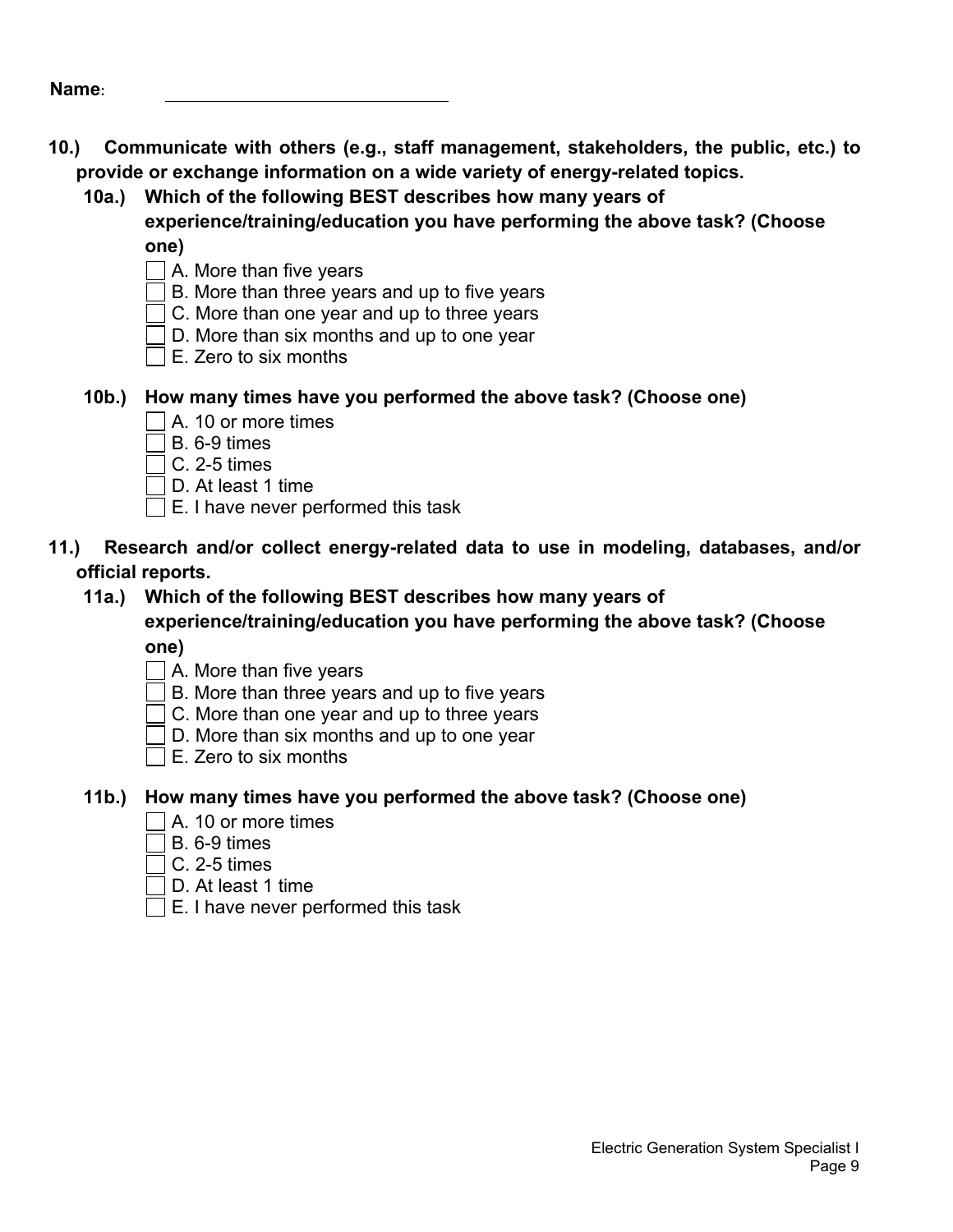# **12.) Analyze current and/or historical energy-related data.**

**12a.) Which of the following BEST describes how many years of experience/training/education you have performing the above task? (Choose**

**one)** 

- A. More than five years
- $\exists$  B. More than three years and up to five years
- $\Box$  C. More than one year and up to three years
- $\Box$  D. More than six months and up to one year
- $\Box$  E. Zero to six months

#### **12b.) How many times have you performed the above task? (Choose one)**

- $\Box$  A. 10 or more times
- $\Box$  B. 6-9 times
- $\sqcap$  C. 2-5 times
- D. At least 1 time
- $\Box$  E. I have never performed this task

#### **13.) Monitor and assess current events related to the energy industry.**

#### **13a.) Which of the following BEST describes how many years of experience/training/education you have performing the above task? (Choose one)**

- $\Box$  A. More than five years
- $\Box$  B. More than three vears and up to five vears
- $\Box$  C. More than one year and up to three years
- $\Box$  D. More than six months and up to one year
- $\square$  E. Zero to six months

- $\Box$  A. 10 or more times
- $\Box$  B. 6-9 times
- $\exists$  C. 2-5 times
- D. At least 1 time
- $\Box$  E. I have never performed this task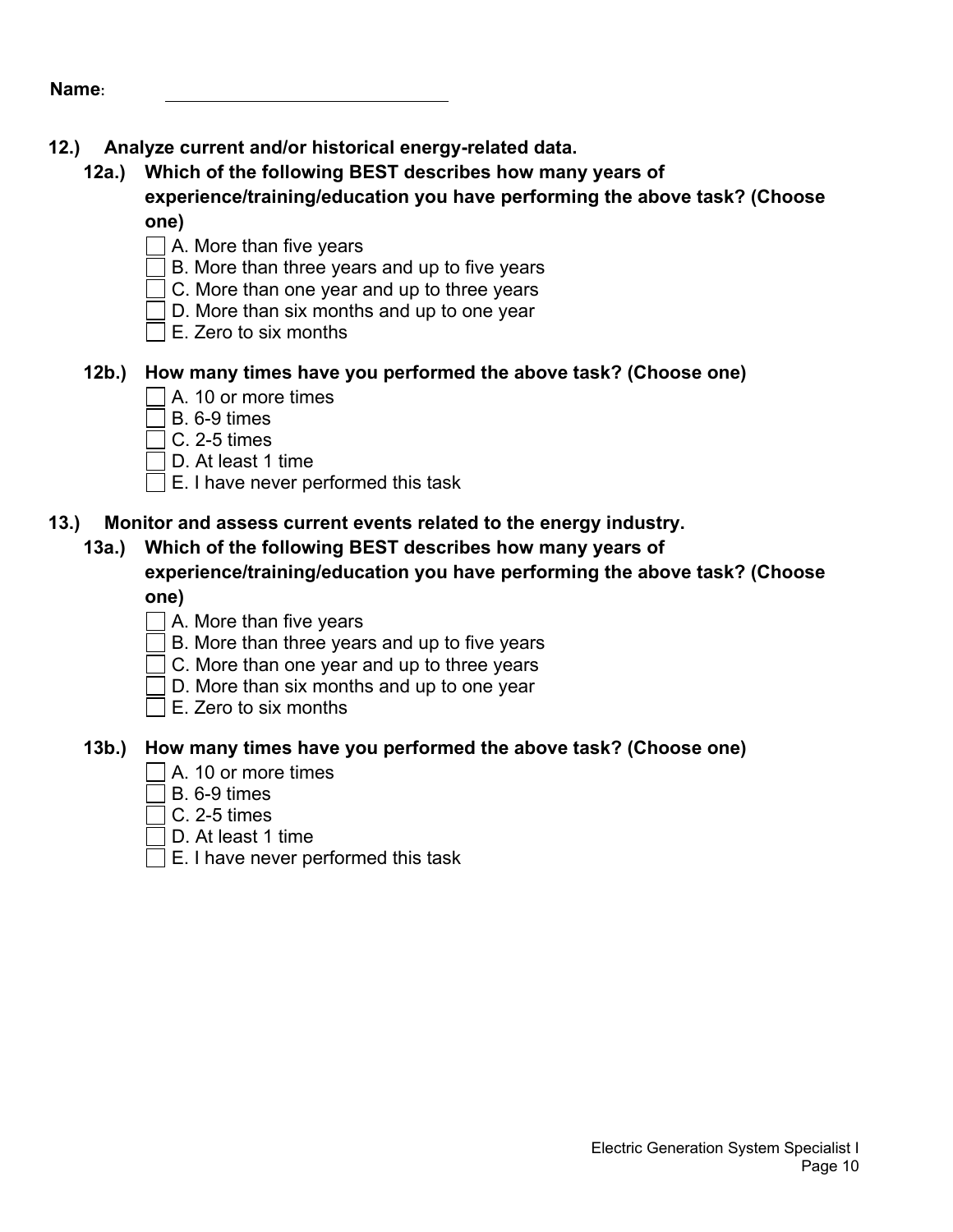# **Section 2: Knowledge, Skills, and Abilities (KSAs) Ratings**

Respond to each of the following items by indicating how the statement applies to you. Please reference any paid and/or unpaid experience (e.g., employment, training, education, volunteer work, etc.).You are required to respond to every question with **one** selected answer. Questions marked with more than one answer or left blank will be marked incorrect.

#### **14.) Ability to orally present findings and recommendations to various groups. I have applied this ability for: (Choose one)**

- $\Box$  A. More than five years
	- B. More than three years and up to five years
	- C. More than one year and up to three years
- $\Box$  D. More than six months and up to one year
- $\exists$  E. Zero to six months

#### **15.) Ability to advise decision makers on energy-related subjects. I have applied this ability for: (Choose one)**

- $\Box$  A. More than five years
- B. More than three years and up to five years
- C. More than one year and up to three years
- D. More than six months and up to one year
- $\Box$  E. Zero to six months

#### **16.) Ability to write English using proper grammar, punctuation, and format. I have applied this ability for: (Choose one)**

- A. More than five years
- B. More than three years and up to five years
- C. More than one year and up to three years
- D. More than six months and up to one year
- $\exists$  E. Zero to six months

#### **17.) Ability to advise decision makers on energy-related subjects. I have applied this ability for: (Choose one)**

- $\Box$  A. More than five years
- B. More than three years and up to five years
- C. More than one year and up to three years
- D. More than six months and up to one year
- E. Zero to six months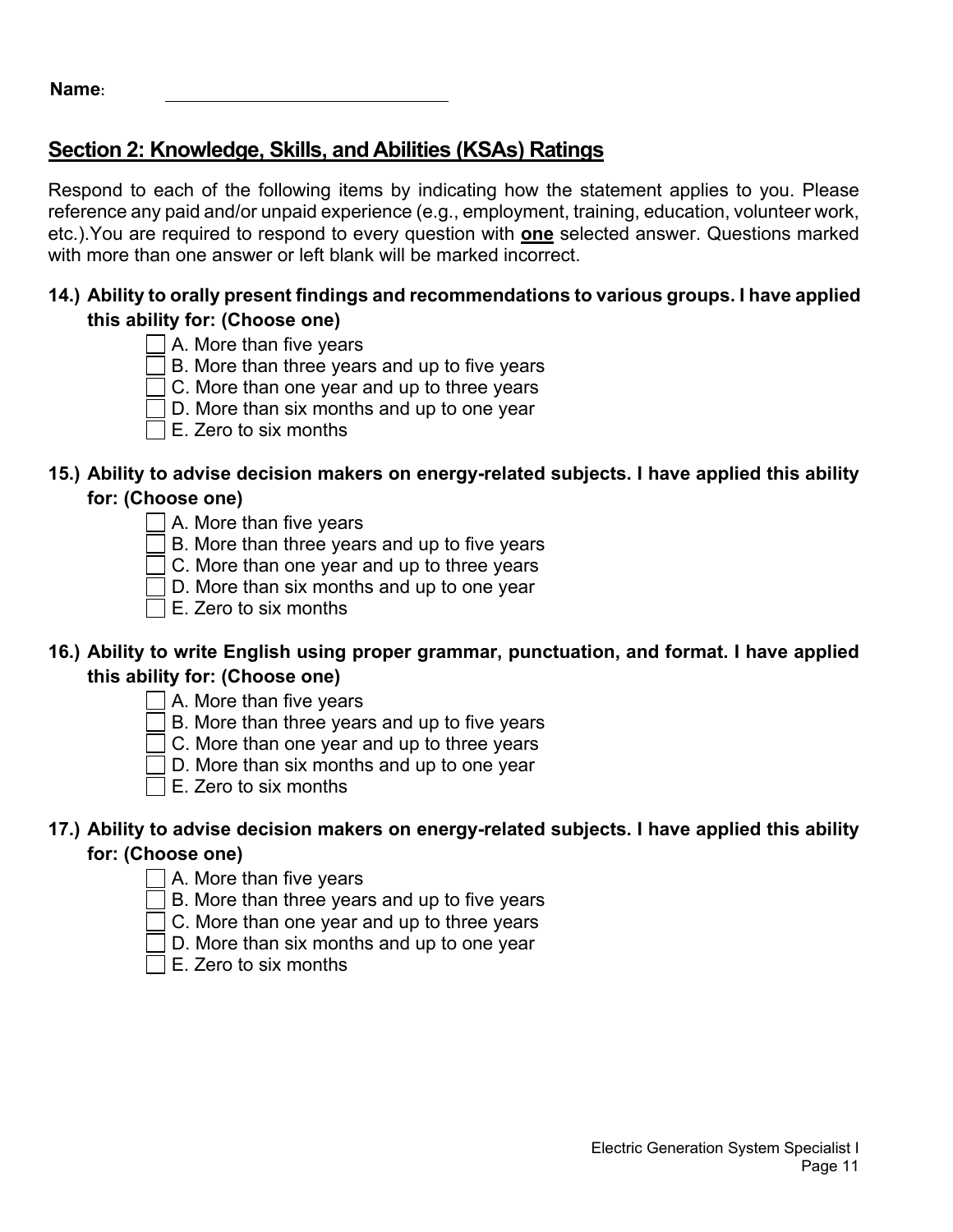### **18.) Ability to effectively communicate ideas and concepts orally. I have applied this ability for: (Choose one)**

- $\Box$  A. More than five years
- $\exists$  B. More than three years and up to five years
- $\overline{\phantom{a}}$  C. More than one year and up to three years
- $\Box$  D. More than six months and up to one year
- $\square$  E. Zero to six months

### **19.) Ability to comprehend written reports, memos, manuals, and other job related materials and documents. I have applied this ability for: (Choose one)**

- A. More than five years
- $\overline{\overline{\phantom{x}}}$  B. More than three years and up to five years
- $\exists$  C. More than one year and up to three years
- $\Box$  D. More than six months and up to one year
- $\Box$  E. Zero to six months

# **20.) Ability to establish and/or maintain cooperative relations with others (e.g., departmental employees, the public, other agencies, etc.). I have applied this ability for: (Choose one)**

- A. More than five years
- B. More than three years and up to five years
- C. More than one year and up to three years
- D. More than six months and up to one year
- $\square$  E. Zero to six months

# **21.) Ability to act independently with minimal supervision for completion of routine work assignments. I have applied this ability for: (Choose one)**

- $\Box$  A. More than five years
- B. More than three years and up to five years
- $\overline{\Box}$  C. More than one year and up to three years
	- $\Box$  D. More than six months and up to one year
- $\Box$  E. Zero to six months

### **22.) Ability to manage time and resources to complete projects and assignments on schedule. I have applied this ability for: (Choose one)**

- $\Box$  A. More than five years
- B. More than three years and up to five years
- $\Box$  C. More than one year and up to three years
	- D. More than six months and up to one year
- $\exists$  E. Zero to six months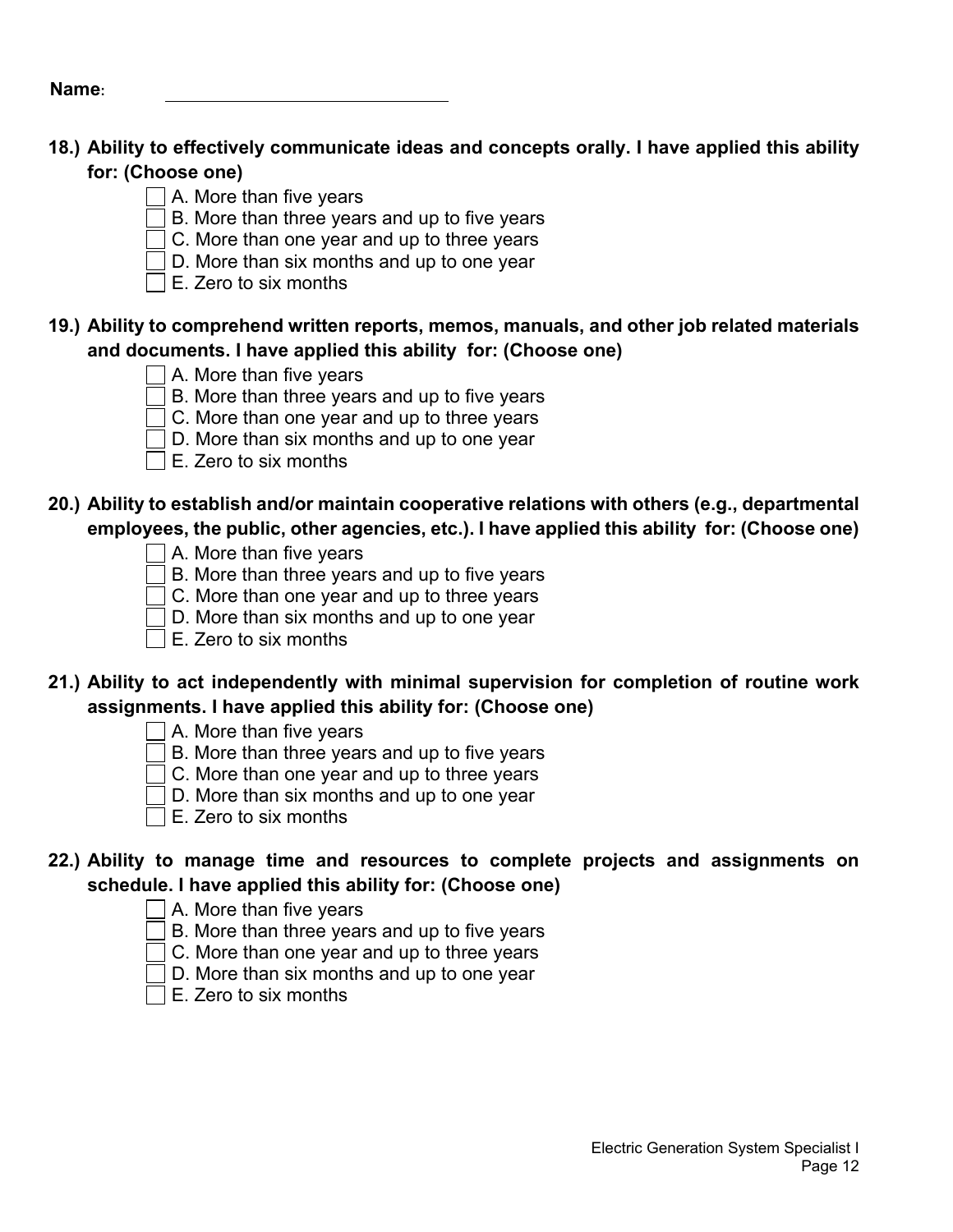### **23.) Ability to establish and maintain project priorities. I have applied this ability for: (Choose one)**

- $\Box$  A. More than five years
- $\Box$  B. More than three years and up to five years
- $\Box$  C. More than one year and up to three years
- $\Box$  D. More than six months and up to one year
- $\square$  E. Zero to six months

#### **24.) Ability to work on multiple projects and assignments within the same given time frame. I have applied this ability for: (Choose one)**

- $\Box$  A. More than five years
- $\Box$  B. More than three years and up to five years
- $\exists$  C. More than one year and up to three years
- $\Box$  D. More than six months and up to one year
- $\Box$  E. Zero to six months

### **25.) Ability to perform job duties under urgent and/or emergency conditions with little or no input from others in decisions made, tasks completed and/or priority of tasks completed. I have applied this ability for: (Choose one)**

- $\Box$  A. More than five years
- $\Box$  B. More than three years and up to five years
- $\overline{C}$ . More than one year and up to three years
- D. More than six months and up to one year
- $\exists$  E. Zero to six months

#### **26.) Ability to analyze existing energy-related policy. I have applied this ability for: (Choose one)**

- 
- $\Box$  A. More than five years
- $\Box$  B. More than three years and up to five years
- □ C. More than one year and up to three years
- D. More than six months and up to one year
- $\exists$  E. Zero to six months
- **27.) Ability to operate database software (e.g., Access, SQL, etc.) and/or analytical tools (e.g., excel, Python, etc.) sufficient to keep records and analyze data. I have applied this ability for: (Choose one)**
	- $\Box$  A. More than five years
	- $\Box$  B. More than three years and up to five years
	- $\Box$  C. More than one year and up to three years
	- $\Box$  D. More than six months and up to one year
	- $\exists$  E. Zero to six months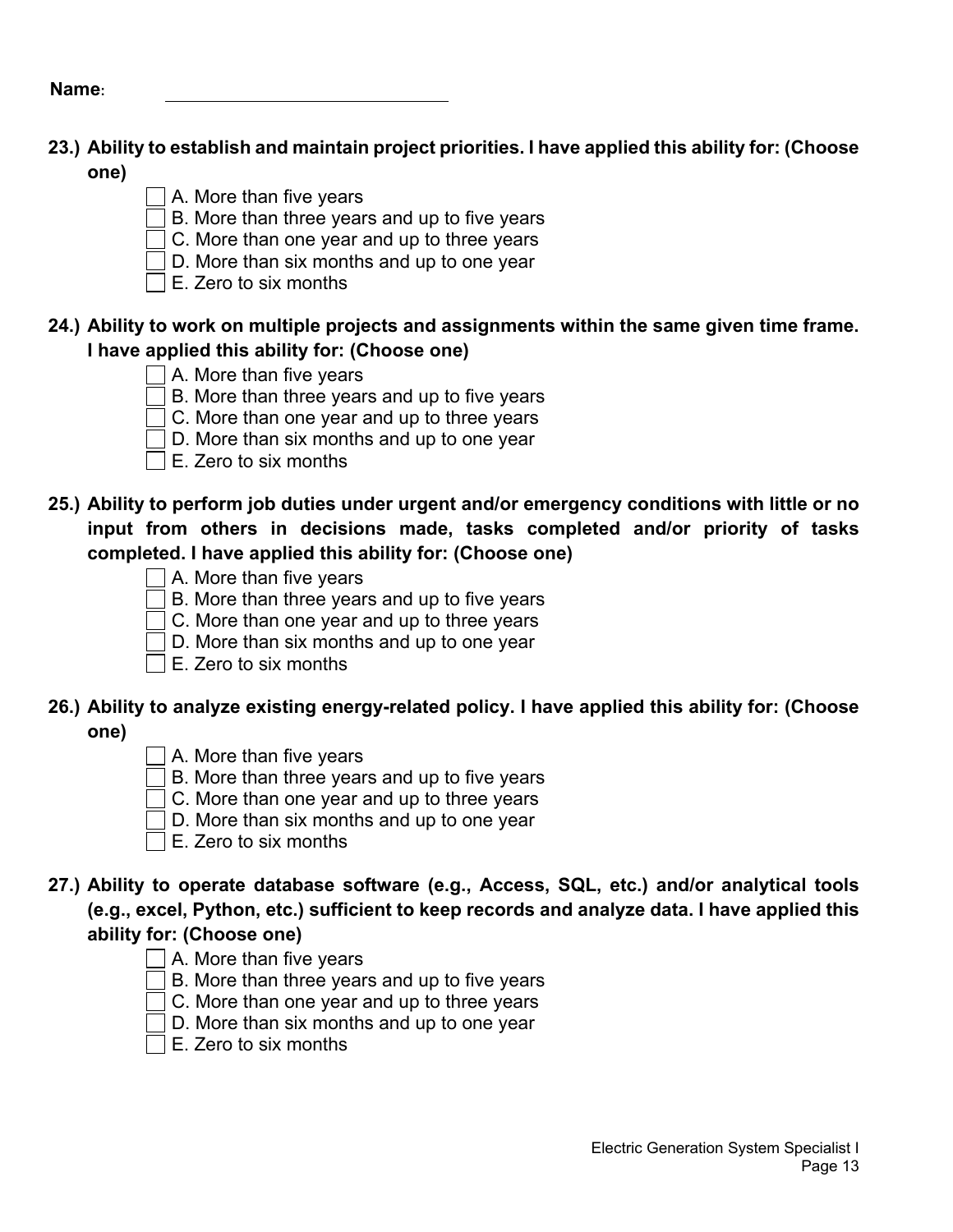- **28.) Ability to sufficiently operate word processing software (e.g., Word, Outlook, etc.) to appropriately format and write reports and correspondence. I have applied this ability for: (Choose one)**
	- $\Box$  A. More than five years
	- B. More than three years and up to five years
	- C. More than one year and up to three years
	- $\Box$  D. More than six months and up to one year
	- $\square$  E. Zero to six months

#### **29.) Ability to conduct independent research in energy program objectives. I have applied this ability for: (Choose one)**

- A. More than five years
- $\exists$  B. More than three years and up to five years
- □ C. More than one year and up to three years
- $\Box$  D. More than six months and up to one year
- $\square$  E. Zero to six months

### **30.) Ability to reason logically and creatively in order to resolve complex energy-related issues and problems. I have applied this ability for: (Choose one)**

- $\Box$  A. More than five years
- $\Box$  B. More than three years and up to five years
- $\exists$  C. More than one year and up to three years
- $\bar{\bar{\bm{\theta}}}$  D. More than six months and up to one year
- $\exists$  E. Zero to six months

# **31.) Ability to analyze situations to determine and implement effective and appropriate courses of action. I have applied this ability for: (Choose one)**

- $\Box$  A. More than five years
- $\Box$  B. More than three years and up to five years
- $\Box$  C. More than one year and up to three years
- $\Box$  D. More than six months and up to one year
- $\sqsupset$  E. Zero to six months

# **32.) Ability to collect and organize data into a logical and ordered fashion ensuring the completeness and accuracy of the information. I have applied this ability for: (Choose**

**one)**

- $\Box$  A. More than five years
- $\Box$  B. More than three years and up to five years
- $\Box$  C. More than one year and up to three years
- $\Box$  D. More than six months and up to one year
- $\exists$  E. Zero to six months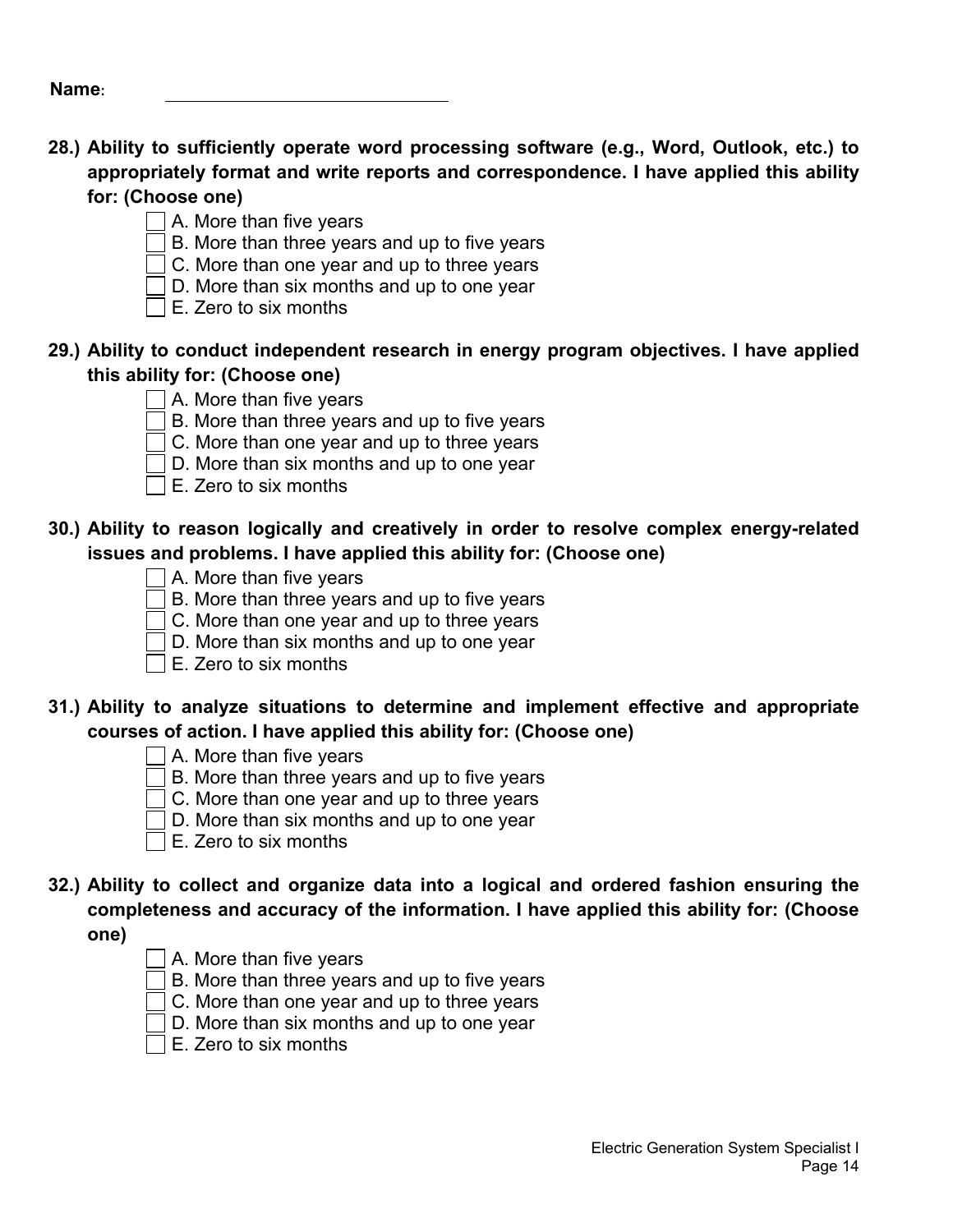### **33.) Knowledge of significant energy trends and issues. I have applied this knowledge for: (Choose one)**

- $\Box$  A. More than five years
- $\exists$  B. More than three years and up to five years
- $\overline{\phantom{a}}$  C. More than one year and up to three years
- $\Box$  D. More than six months and up to one year
- $\square$  E. Zero to six months

#### **34.) Knowledge of a wide range of energy technologies. I have applied this knowledge for: (Choose one)**

- $\vert$  A. More than five years
- $\Box$  B. More than three years and up to five years
- $\exists$  C. More than one year and up to three years
- $\Box$  D. More than six months and up to one year
- $\Box$  E. Zero to six months

### **35.) Knowledge of state energy policy goals. I have applied this knowledge for: (Choose one)**

- $\vert \ \vert$  A. More than five years
	- $\exists$  B. More than three years and up to five years
	- C. More than one year and up to three years
	- D. More than six months and up to one year
- $\Box$  E. Zero to six months

### **36.) Knowledge of and general understanding of the use and limitations of computer models. I have applied this knowledge for: (Choose one)**

- $\Box$  A. More than five years
- B. More than three years and up to five years
- C. More than one year and up to three years
- $\overline{\overline{\mathsf{I}}}$  D. More than six months and up to one year
- $\overline{\phantom{a}}$  E. Zero to six months

### **37.) Knowledge of a variety of analytical and research techniques. I have applied this knowledge for: (Choose one)**

- $\Box$  A. More than five years
- B. More than three years and up to five years
- $\Box$  C. More than one year and up to three years
	- D. More than six months and up to one year
- $\Box$  E. Zero to six months